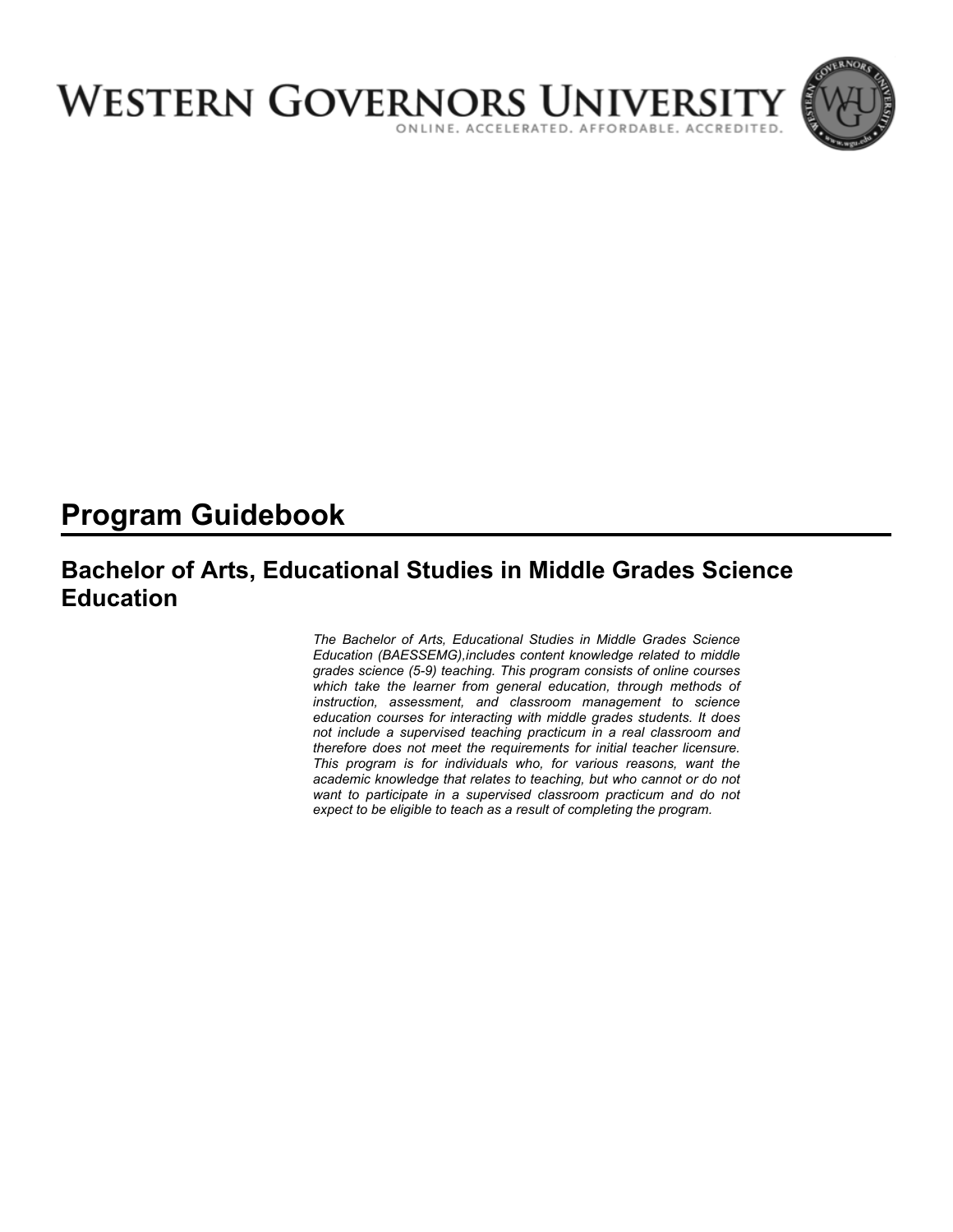# **Understanding the Competency-Based Approach**

Practically speaking, how do competency-based programs like those offered at Western Governors University (WGU) work? Unlike traditional universities, WGU does not award degrees based on completion of a certain number of credit hours or a certain set of required courses. Instead, you will earn your degree by demonstrating your skills, knowledge, and understanding of important concepts.

Progress through a degree program is governed not by the amount of time you spend in class but by your ability to demonstrate mastery of competencies as you complete required courses. Of course, you will need to engage in learning experiences as you review competencies or develop knowledge and skills in areas in which you may be weak. To help you acquire the knowledge and skills you need to complete your courses and program, WGU provides a rich array of learning resources. Your program mentor will work closely with you to help you understand the competencies required for your program and to help you create a schedule for completing your courses. You will also work closely with course instructors as you engage in each of your courses. As subject matter experts, course instructors will guide you through the content you must master to pass the course assessments.

The benefit of this competency-based system is that it enables students who are knowledgeable about a particular subject to make accelerated progress toward completing a degree, even if they lack college experience. You may have gained skills and knowledge of a subject while on the job, accumulated wisdom through years of life experience, or already taken a course on a particular subject. WGU will award your degree based on the skills and knowledge that you possess and can demonstrate—not the number of credits hours on your transcript.

### **Accreditation**

Western Governors University is the only university in the history of American higher education to have earned accreditation from four regional accrediting commissions. WGU's accreditation was awarded by (1) the Northwest Commission on Colleges and Universities, (2) the Higher Learning Commission of the North Central Association of Colleges and Schools, (3) the Accrediting Commission for Community and Junior Colleges of the Western Association of Schools and Colleges, and (4) the Accrediting Commission for Senior Colleges and Universities of the Western Association of Schools and Colleges. The university's accreditation status is now managed by the Northwest Commission on Colleges and Universities (NWCCU), which reaffirmed WGU's accreditation in February 2020. The WGU Teachers College is accredited at the initial-licensure level by the Council for the Accreditation of Educator Preparation (CAEP) and by the Association of Advancing Quality in Educator Preparation (AAQEP) . The nursing programs are accredited by the Commission on Collegiate Nursing Education (CCNE). The Health Information Management program is accredited by the Commission on Accreditation for Health Informatics and Information Management Education (CAHIIM). The College of Business programs are accredited by the Accreditation Council for Business Schools and Programs (ACBSP).

### **The Degree Plan**

The focus of your program is your personalized Degree Plan. The Degree Plan is a detailed blueprint of the courses you will need to complete in order to earn your degree. The Degree Plan also lays out the accompanying learning resources and assessments that compose your program. The list of courses in the Degree Plan is often referred to as the standard path. The amount of time it takes to complete your program depends on both the amount of new information you need to learn and the amount of time you plan to devote each week to study.

Students vary widely in the specific skills and information they need to learn. For example, some students may be highly knowledgeable in a particular subject matter and would not need to engage in new learning opportunities. Other students may find that portions of the program require them to learn new information and that they need to take an online class or participate in a study module to acquire the knowledge and skills needed to fulfill program competencies in that area. Some individuals may be able to devote as little as 15–20 hours per week to the program, while others may need to devote more time. For this reason,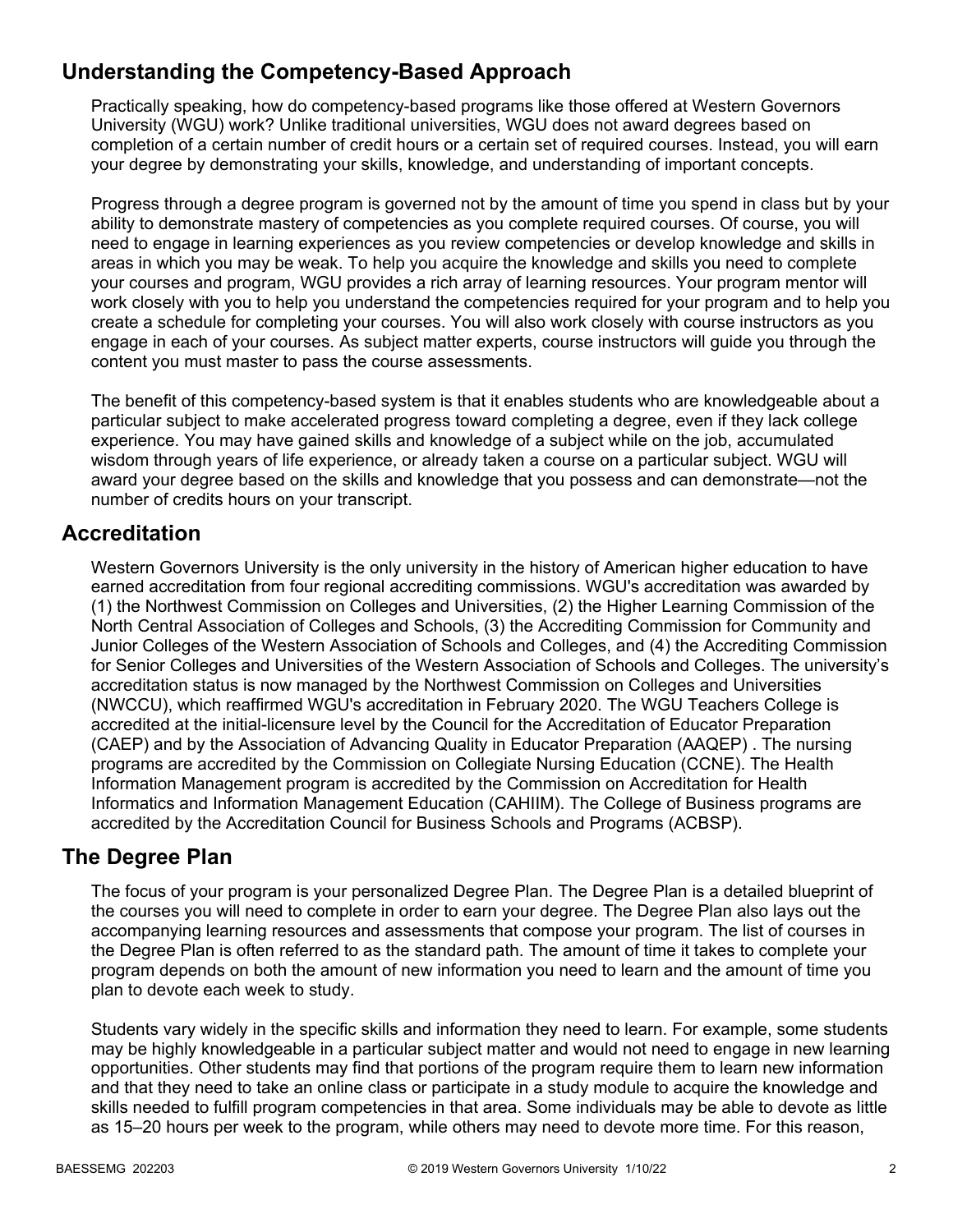pre-assessments are there to help your program mentor form a profile of your prior knowledge and create a personalized Degree Plan.

### **How You Will Interact with Faculty**

At WGU, faculty serve in specialized roles, and they will work with you individually to provide the guidance, instruction, and support you will need to succeed and graduate. As a student, it is important for you to take advantage of this support. It is key to your progress and ultimate success.

Upon your enrollment, you will be assigned a program mentor—an expert in your field of study who will provide you with regular program-level guidance and support from the day you start until the day you graduate. Your program mentor will set up regular telephone appointments (weekly at first) with you, which you will be expected to keep. The mentor will review program competencies with you and work with you to develop a plan and schedule for your coursework. Your program mentor will serve as your main point of contact throughout your program—helping you set weekly study goals, recommending specific learning materials, telling you what to expect in courses, and keeping you motivated. In addition to regular calls, your program mentor is available to help you resolve questions and concerns as they arise.

For many of the courses at WGU, you will be required to complete performance assessments. These include reports, papers, presentations, and projects that let you demonstrate your mastery of the required competencies. A separate group of faculty members, called evaluators, will review your work to determine whether it meets requirements. Evaluators are also subject matter experts in their field of evaluation. If your assessment needs further work before it "passes," these evaluators, who review your work anonymously, will provide you with instructional feedback to help you meet evaluation standards and allow you to advance.

### **Connecting with Other Mentors and Fellow Students**

As you proceed through your Degree Plan, you will have direct contact with multiple faculty members. These communications can take a variety of forms, including participation in one-on-one discussions, chats in the learning communities, and live cohort and webinar opportunities. As a WGU student, you will have access to your own personal MyWGU Student Portal, which will provide a gateway to your courses of study, learning resources, and learning communities where you will interact with faculty and other students.

The learning resources in each course are specifically designed to support you as you develop competencies in preparation for your assessments. These learning resources may include reading materials, videos, tutorials, cohort opportunities, community discussions, and live discussions that are guided by course instructors who are experts in their field. You will access your program community during your orientation course to network with peers who are enrolled in your program and to receive continued support through professional enrichment and program-specific chats, blogs, and discussions. WGU also provides Student Services associates to help you and your program mentor solve any special problems that may arise.

### **Orientation**

The WGU orientation course focuses on acquainting you with WGU's competency-based model, distance education, technology, and other resources and tools available for students. You will also utilize WGU program and course communities, participate in activities, and get to know other students at WGU. The orientation course must be completed before you can start your first term at WGU.

### **Transferability of Prior College Coursework**

Because WGU is a competency-based institution, it does not award degrees based on credits but rather on demonstration of competency. WGU undergraduate programs may accept transfer credits or apply a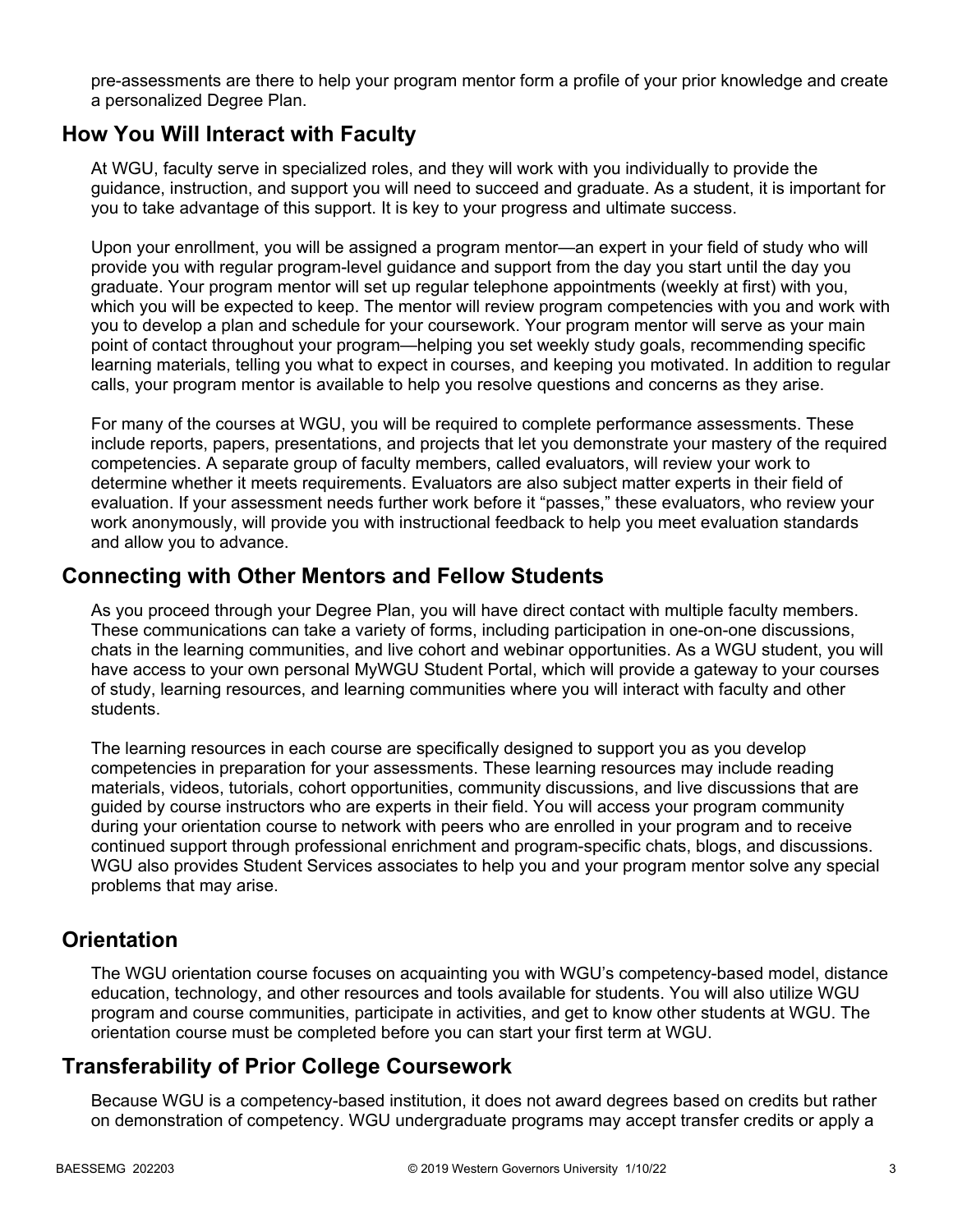'Requirement Satisfied' (RS) in some cases. Refer to your specific program transfer guidelines to determine what can be satisfied by previously earned college credits. In most cases, WGU does not accept college transfer credits at the graduate (master's) level. Students entering graduate programs must have their undergraduate degree transcripts verified before being admitted to WGU. In addition to a program's standard course path, there may be additional state-specific requirements.

### [Click here for the Student Handbook](http://cm.wgu.edu/)

WGU does not waive any requirements based on a student's professional experience and does not perform a "résumé review" or "portfolio review" that will automatically waive any degree requirements. Degree requirements and transferability rules are subject to change in order to keep the degree content relevant and current.

Remember, WGU's competency-based approach lets you take advantage of your knowledge and skills, regardless of how you obtained them. Even when you do not directly receive credit, the knowledge you possess may help you accelerate the time it takes to complete your degree program.

### **Continuous Enrollment, On Time Progress, and Satisfactory Academic Progress**

WGU is a "continuous enrollment" institution, which means you will be automatically enrolled in each of your new terms while you are at WGU. Each term is six months long. Longer terms and continuous enrollment allow you to focus on your studies without the hassle of unnatural breaks between terms that you would experience at a more traditional university. At the end of every six-month term, you and your program mentor will review the progress you have made and revise your Degree Plan for your next sixmonth term.

WGU requires that students make measurable progress toward the completion of their degree programs every term. We call this "On-Time Progress," denoting that you are on track and making progress toward on-time graduation. As full-time students, graduate students must enroll in at least 8 competency units each term, and undergraduate students must enroll in at least 12 competency units each term. Completing at least these minimum enrollments is essential to On-Time Progress and serves as a baseline from which you may accelerate your program. We measure your progress based on the courses you are able to pass, not on your accumulation of credit hours or course grades. Every time you pass a course, you are demonstrating that you have mastered skills and knowledge in your degree program. For comparison to traditional grading systems, passing a course means you have demonstrated competency equivalent to a "B" grade or better.

WGU assigns competency units to each course in order to track your progress through the program. A competency unit is equivalent to one semester credit of learning. Some courses may be assigned 3 competency units while others may be as large as 12 competency units.

Satisfactory Academic Progress (SAP) is particularly important to students on financial aid because you must achieve SAP in order to maintain eligibility for financial aid. We will measure your SAP quantitatively by reviewing the number of competency units you have completed each term. In order to remain in good academic standing, you must complete at least 66.67% of the units you attempt over the length of your program—including any courses you add to your term to accelerate your progress. Additionally, during your first term at WGU you must pass at least 3 competency units in order to remain eligible for financial aid. We know that SAP is complex, so please contact a financial aid counselor should you have additional questions. \*Please note: The Endorsement Preparation Program in Educational Leadership is not eligible for federal financial aid.

### **Courses**

Your Degree Plan includes courses needed to complete your program. To obtain your degree, you will be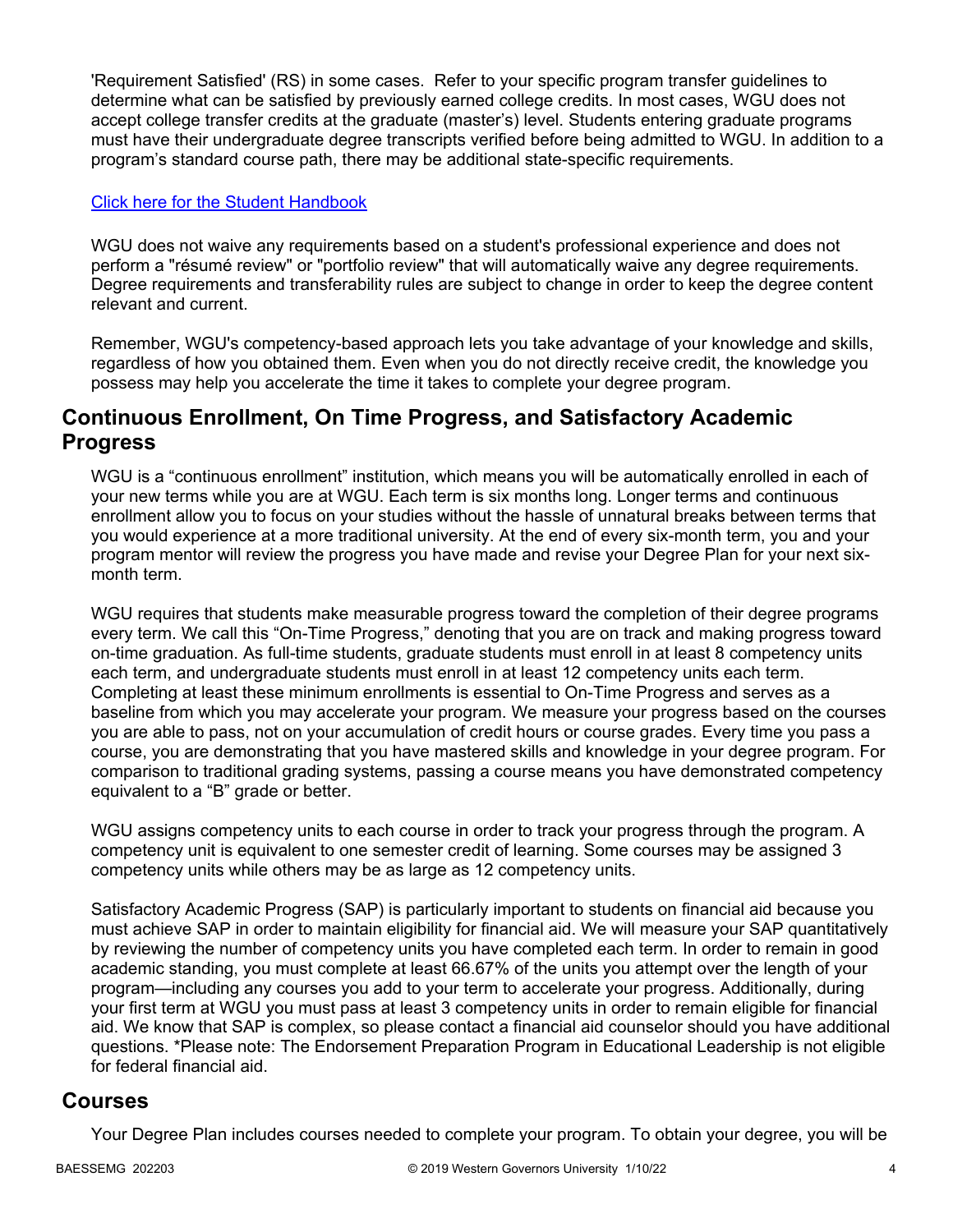required to demonstrate your skills and knowledge by completing the assessment(s) for each course. In general there are two types of assessments: performance assessments and objective assessments. Performance assessments contain, in most cases, multiple scored tasks such as projects, essays, and research papers. Objective assessments include multiple-choice items, multiple-selection items, matching, short answer, drag-and-drop, and point-and-click item types, as well as case study and videobased items. Certifications verified through third parties may also be included in your program. More detailed information about each assessment is provided in each course of study.

## **External Content & Basic Skills Exams**

Western Governors University requires that candidates pass the state-mandated content exam that aligns with their WGU program in addition to a basic skills exam (initial licensure programs only). Specific information regarding required content and basic skills exams required for each program and state can be found in the WGU Student Handbook. In many cases, it is the candidates' responsibility to register and pay for the required exams and submit their official passing score reports to WGU.

### **State Licensure Requirements**

Many states have specific licensure requirements that are not part of WGU programs that you will have to fulfill in addition to the degree requirements of your program. These state licensure requirements might include, but are not limited to: subject-specific licensure exams, state-specific teacher performance assessments, course work related to state history, basic skills exams, and background clearances. The WGU Student Handbook outlines the credentialing requirements of each state. Teacher candidates should consult the applicable section to become familiar with their state's expectations regarding licensure.

## **Learning Resources**

WGU works with many different educational partners, including enterprises, publishers, training companies, and higher educational institutions, to provide high-quality and effective learning resources that match the competencies you are developing. These vary in type, and may be combined to create the best learning experience for your course. A learning resource can be an e-textbook, online module, study guide, simulation, virtual lab, tutorial, or a combination of these. The cost of most learning resources are included in your tuition and Learning Resource Fee. They can be accessed or enrolled for through your courses. Some degree-specific resources are not covered by your tuition, and you will need to cover those costs separately. WGU also provides a robust library to help you obtain additional learning resources, as needed.

### Mobile Compatibility:

The following article provides additional details about the current state of mobile compatibility for learning resources at WGU. It includes a list that can be referenced to determine the mobile friendliness of all core course materials used in a program.

[Student Handbook article: Can I use my mobile device for learning resources?](https://cm.wgu.edu/t5/Frequently-Asked-Questions/Can-I-use-my-mobile-device-for-learning-resources/ta-p/396)

### **Standard Path**

As previously mentioned, competency units (CUs) have been assigned to each course in order to measure your academic progress. If you are an undergraduate student, you will be expected to enroll in a minimum of 12 competency units each term. Graduate students are expected to enroll in a minimum of 8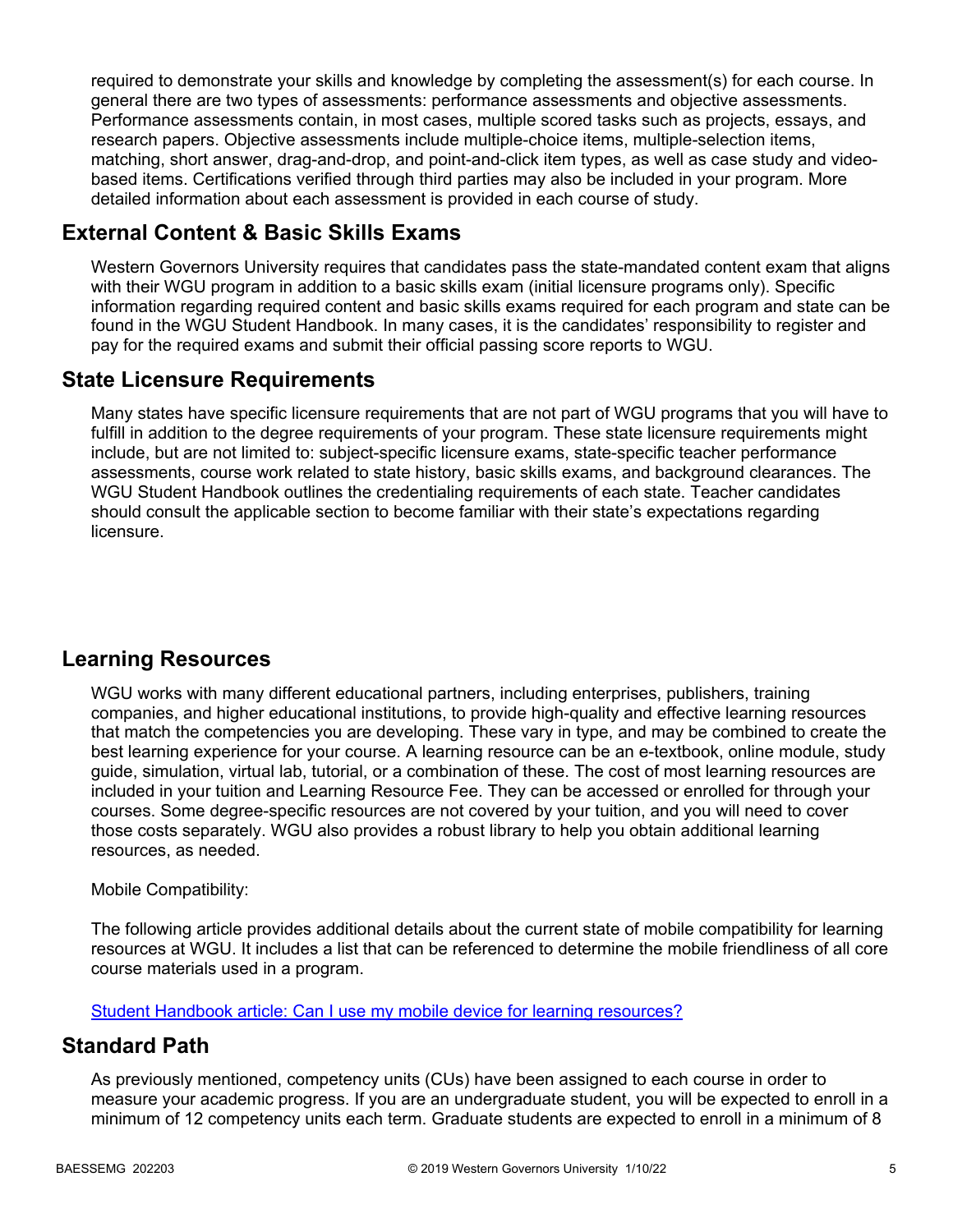competency units each term. A standard plan for a student for this program who entered WGU without any transfer units would look similar to the one on the following page. Your personal progress can be faster, but your pace will be determined by the extent of your transfer units, your time commitment, and your determination to proceed at a faster rate.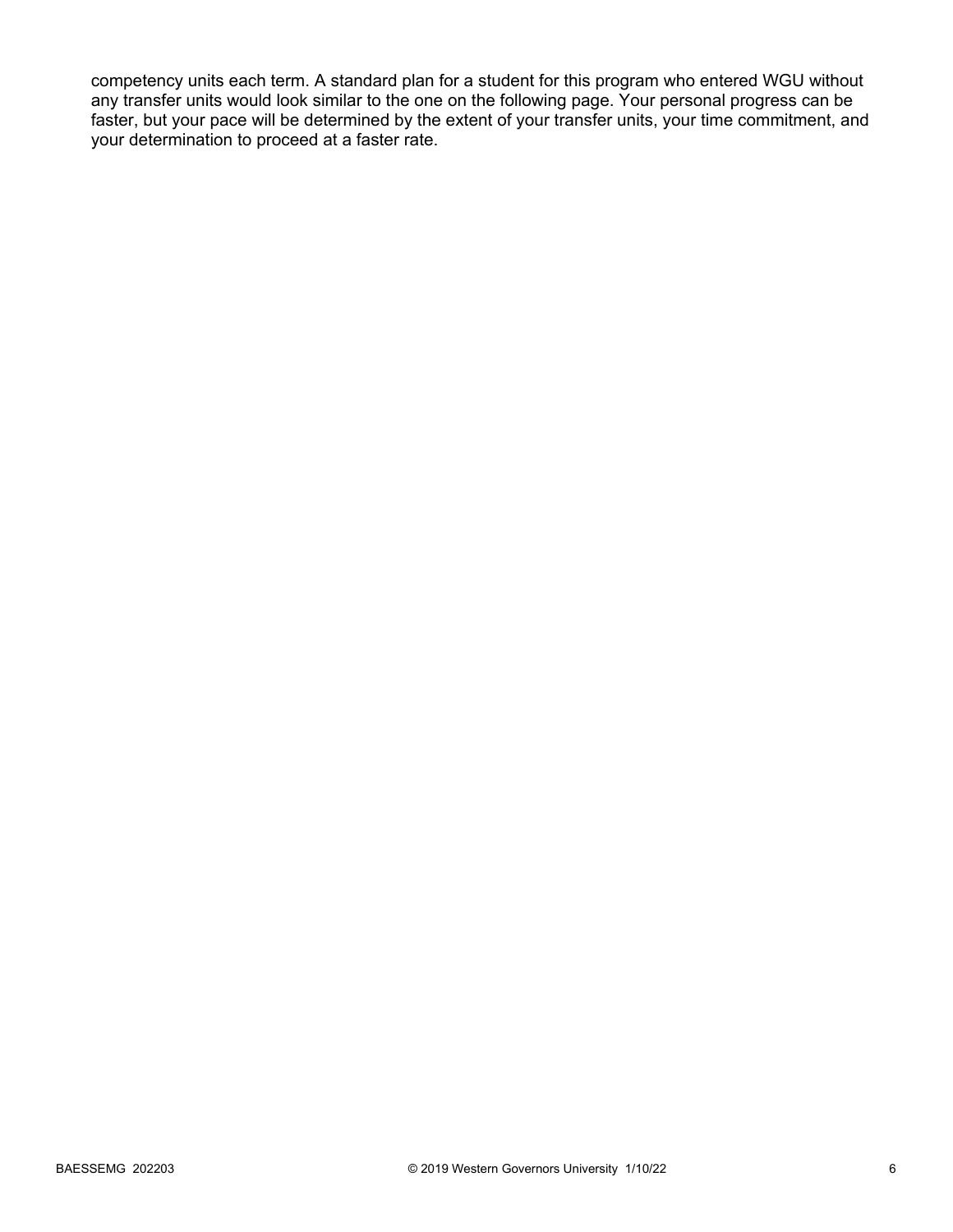# **Standard Path** *for* **Bachelor of Arts, Educational Studies in Middle Grades Science Education**

| <b>Course Description</b>                                          | <b>CU<sub>s</sub></b> | <b>Term</b>    |
|--------------------------------------------------------------------|-----------------------|----------------|
| <b>Concepts in Science</b>                                         | 2                     | 1              |
| <b>Educational Foundations</b>                                     | $\overline{2}$        | 1              |
| <b>English Composition I</b>                                       | 3                     | 1              |
| <b>Integrated Physical Sciences</b>                                | 3                     |                |
| <b>Natural Science Lab</b>                                         | 2                     | 1              |
| Educational Psychology and Development of Children and Adolescents | 4                     | 2              |
| College Algebra                                                    | 4                     | 2              |
| Introduction to Biology                                            | 3                     | 2              |
| <b>English Composition II</b>                                      | 3                     | 2              |
| The School as a Community of Care                                  | 3                     | 3              |
| <b>Applied Probability and Statistics</b>                          | 3                     | 3              |
| Introduction to Communication                                      | 3                     | 3              |
| <b>Fundamentals of Diverse Learners</b>                            | $\overline{4}$        | 3              |
| <b>Managing Engaging Learning Environments</b>                     | 3                     | 4              |
| Introduction to Humanities                                         | 3                     | 4              |
| Chemistry with Lab                                                 | 4                     | 4              |
| Survey of United States History                                    | 3                     | 4              |
| <b>Ecology and Environmental Science</b>                           | 3                     | 5              |
| Introduction to Curriculum, Instruction, and Assessment            | 3                     | 5              |
| Assessing Impact on Student Learning                               | 3                     | 5              |
| <b>Heredity and Genetics</b>                                       | 3                     | 5              |
| <b>General Physics</b>                                             | 5                     | 6              |
| American Politics and the US Constitution                          | 3                     | 6              |
| Educational Technology for Teaching and Learning                   | 3                     | 6              |
| Astronomy                                                          | 3                     | 6              |
| Earth: Inside and Out                                              | 4                     | $\overline{7}$ |
| Science, Technology, and Society                                   | 5                     | $\overline{7}$ |
| Secondary Reading Instruction and Interventions                    | 3                     | $\overline{7}$ |
| Secondary Disciplinary Literacy                                    | 3                     | 8              |
| Teaching in the Middle School                                      | $\overline{2}$        | 8              |
| Science Methods-Middle Grades General Science                      | 4                     | 8              |

## **Changes to Curriculum**

WGU publishes an Institutional Catalog, which describes the academic requirements of each degree program. Although students are required to complete the program version current at the time of their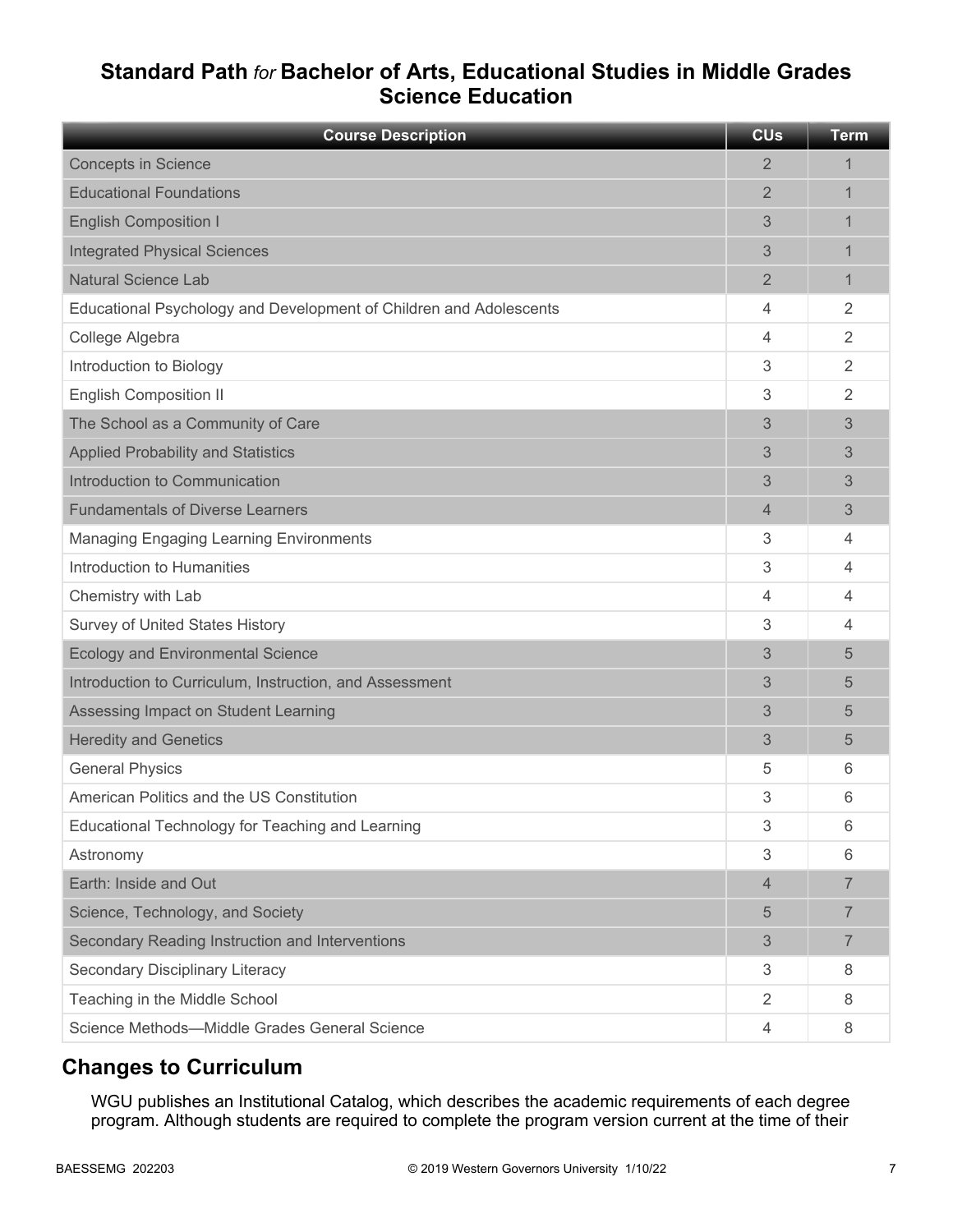enrollment, WGU may modify requirements and course offerings within that version of the program to maintain the currency and relevance of WGU's competencies and programs. When program requirements are updated, students readmitting after withdrawal from the university will be expected to re-enter into the most current catalog version of the program.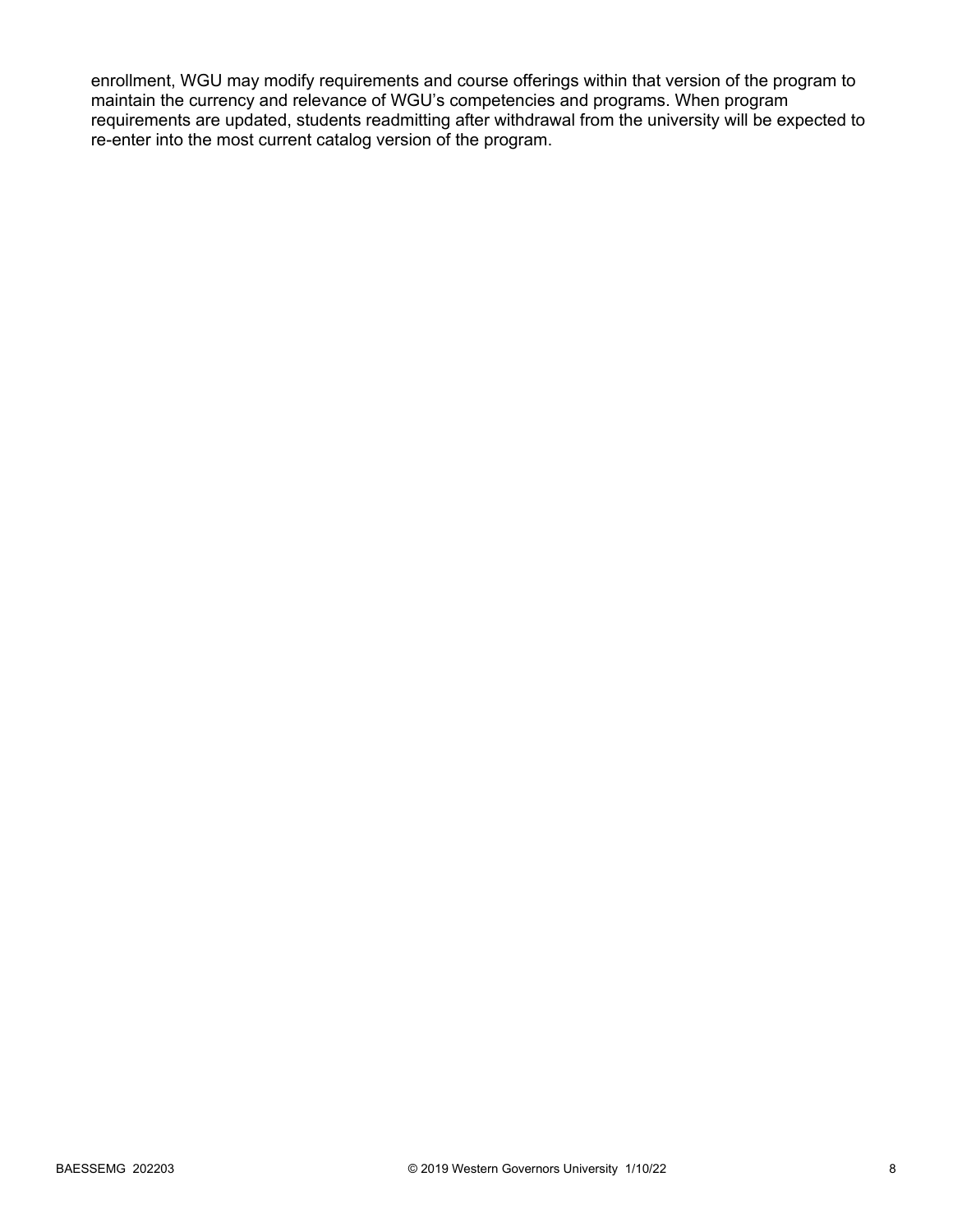# **Areas of Study** for **Bachelor of Arts, Educational Studies in Middle Grades Science Education**

The following section includes the areas of study in the program, with their associated courses. Your specific learning resources and level of instructional support will vary based on the individual competencies you bring to the program and your confidence in developing the knowledge, skills, and abilities required in each area of the degree. The Degree Plan and learning resources are dynamic, so you need to review your Degree Plan and seek the advice of your mentor regarding the resources before you purchase them.

### **Science**

### **Concepts in Science**

Concepts in Science for undergraduates provides students seeking a bachelor's degree and initial teacher licensure in science education with an introduction to essential science themes present within and across all science disciplines, including chemistry, physics, biology, and the geosciences. These themes include comprehending the magnitude of the physical and natural world, analyzing and converting measurements, understanding the basic nature and behavior of matter and energy, examining atomic structure, identifying and naming basic types of chemical bonds, and analyzing and interpreting scientific data. Concepts in Science provides a solid foundation for future, in-depth scientific studies and should be taken prior to any other science content course. There are no prerequisites for this course.

*This course covers the following competencies:*

- *Begin your course by discussing your course planning tool report with your instructor and creating your personalized course plan together.*
- *The graduate applies principles of measurement to solve scientific problems.*
- *The graduate explains how various forms of matter and energy respond to physical and chemical changes to understand how matter and energy flow within and among systems.*
- *The graduate determines the composition of atoms and compounds to understand the properties of matter.*
- *The graduate analyzes numeric data to identify patterns and relationships.*

# **Professional Core**

#### **Educational Foundations**

Educational Foundations is a key component of WGU's Professional Core and is a required course for all initial licensure candidates. The course provides candidates with early classroom experience where they observe multiple school settings at three different levels of schooling and interview an educator to learn how state standards and various legal and ethical issues affect classrooms today. The course also provides candidates with opportunities to gain foundational knowledge about what it means to be a teacher in the current educational context while exploring their future role within the larger landscape of historical and cultural influences. This course ensures candidates have a firm grasp on important issues affecting educators including state standards-based curriculum, legal and ethical requirements affecting educational opportunities, and professionalism, preparing them for subsequent coursework within the Professional Core and their content area major courses. Five preclinical hours are interwoven throughout this course, and cross-cutting themes of technology and diversity are introduced for further development throughout the candidate's programs.

*This course covers the following competencies:*

- *Begin your course by discussing your course planning tool report with your instructor and creating your personalized course plan together.*
- *The graduate analyzes the role of historical and cultural influences, including issues of federal and state governance, in determining standard educational practices and ensuring equal access to educational opportunities.*
- *The graduate examines the impact of standards-based curriculum on students and teachers to determine how it supports a school's goals.*
- *The graduate evaluates the application of educational best practices in diverse learning settings to inform teaching practice.*
- *The graduate explores pathways and opportunities for professional development to grow as an educator.*

### **Educational Psychology and Development of Children and Adolescents**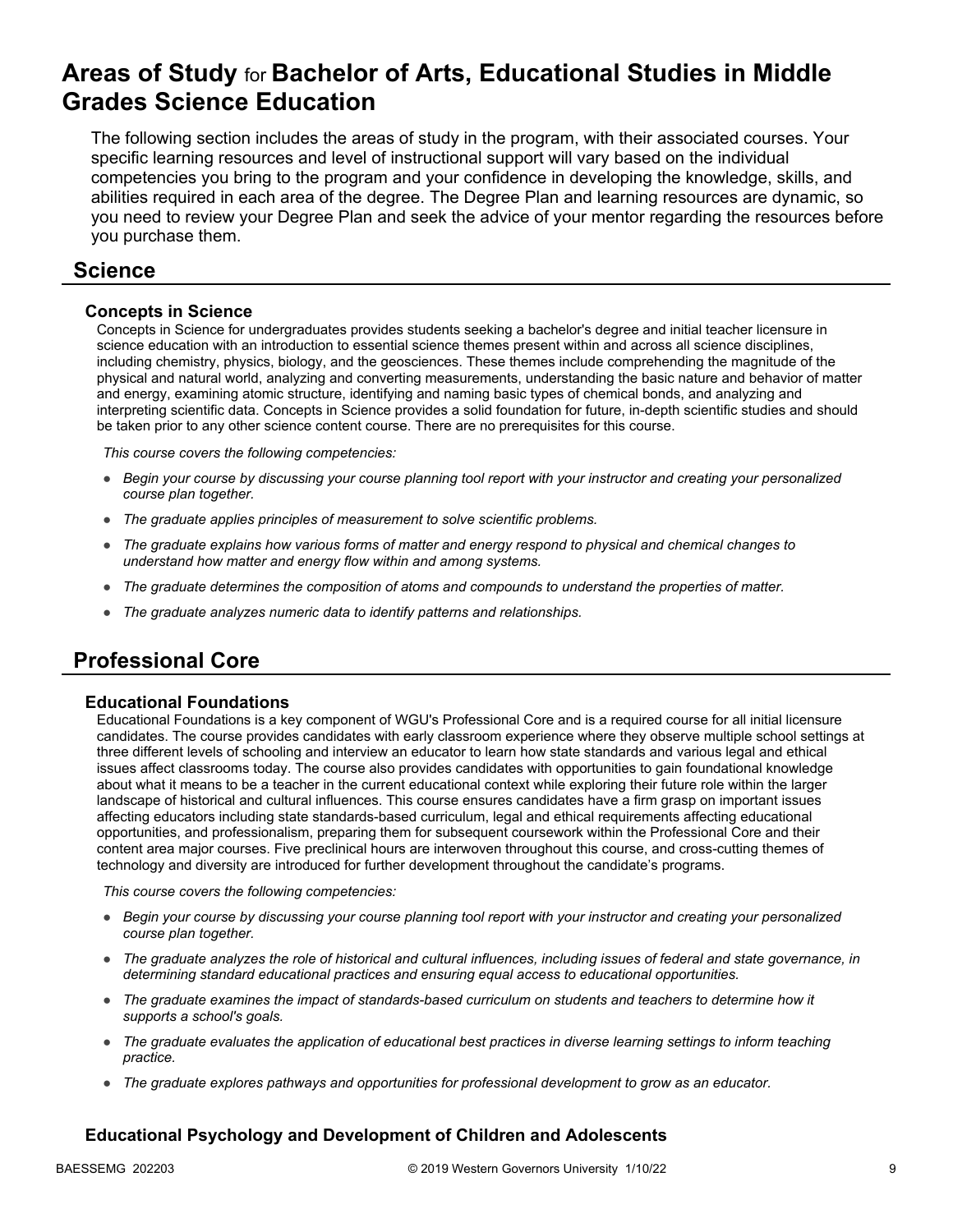Educational Psychology and Development of Children and Adolescents is a key component of WGU's Professional Core and is a required course for all initial licensure candidates. This course prepares candidates to support classroom practices grounded in research-validated principles from the areas of educational psychology and child/adolescent development. Candidates will be introduced to learning theories that equip them with the knowledge and skills necessary to support the diverse populations of students with whom they will interact. This course addresses theories of human development, spanning early childhood through adolescence, and candidates completing this course will be able to explain and analyze the guiding perspectives on linguistic, physical, cognitive, and social development. This course will also cover appropriate instructional and assessment strategies to support student learning and development. Candidates will engage in four hours of virtual classroom observations related to issues in educational psychology and learner development. Cross-cutting themes of technology and diversity are interwoven for further development. This course is designed to be taken after successful completion of the Educational Foundations course.

*This course covers the following competencies:*

- *Begin your course by discussing your course planning tool report with your instructor and creating your personalized course plan together.*
- *The graduate describes theories of development across the cognitive, linguistic, social, emotional, and physical areas to understand the needs of students at various developmental levels.*
- *The graduate evaluates the influence of students' developmental characteristics on their learning and evaluates performance to inform instructional decisions.*
- *The graduate recommends instructional strategies that will positively impact learning, based on principles of learning theories.*
- *The graduate evaluates classroom practices to determine how theories of child and adolescent psychology, learning, and development are applied in the classroom environment.*

#### **The School as a Community of Care**

The School as a Community of Care is a key component of WGU's Professional Core and is a required course for all initial licensure candidates. This course prepares candidates to meet the social and emotional needs of learners, taking into account theories and philosophical perspectives on child and adolescent development and learning. Candidates learn to effectively collaborate with parents, families, caregivers, and other community stakeholders in each child's education, to build a strong foundation for academic and personal success. Emphasis is placed on family engagement as candidates gain knowledge of individual, cultural, and community assets that can be used to facilitate learner growth and development, as well as understand mental health and emotional differences among learners that may necessitate leveraging additional resources to support students' wellbeing. Issues of youth mental health, substance abuse, suicide awareness and prevention, and abuse within families will be addressed as will the importance of parent involvement. Candidates will engage in seven hours of preclinical experiences, which include visual observations of learning environments that involve parents and families in their children's' education while supporting the social and emotional learning (SEL) needs of learners and an interview with an educational professional to explore topics related to parent involvement, youth mental health issues, and professional responsibilities to ensure student wellbeing. Additionally, crosscutting themes of technology and diversity are interwoven for further development. This course is designed to be taken after successful completion of the Educational Psychology and Development of Children and Adolescents course.

*This course covers the following competencies:*

- *Begin your course by discussing your course planning tool report with your instructor and creating your personalized course plan together.*
- *The graduate plans for learning environments that meet all students' cultural, social, and emotional learning needs by incorporating knowledge of individual learners, diverse cultures, and communities.*
- *The graduate develops strategies to address the social and emotional learning (SEL) needs of students, including the incorporation of trauma-informed or restorative instructional practices.*
- *The graduate identifies appropriate resources and processes to support the mental health and emotional well-being of students.*
- *The graduate collaborates with families, caretakers, and the larger community to identify partnerships that facilitate learner growth.*

#### **Fundamentals of Diverse Learners**

Fundamentals of Diverse Learners is a key component of WGU's Professional Core and is a required course for all initial licensure candidates. This course prepares candidates to consider and address the wide range of learning needs in the classrooms of today. This course teaches candidates to identify and support the needs of diverse populations of learners, including, for example, students with disabilities (INCLUDING DYSLEXIA), English language learners, and gifted and talented students. Practical strategies for differentiating instruction while creating a safe, inclusive, and culturally responsive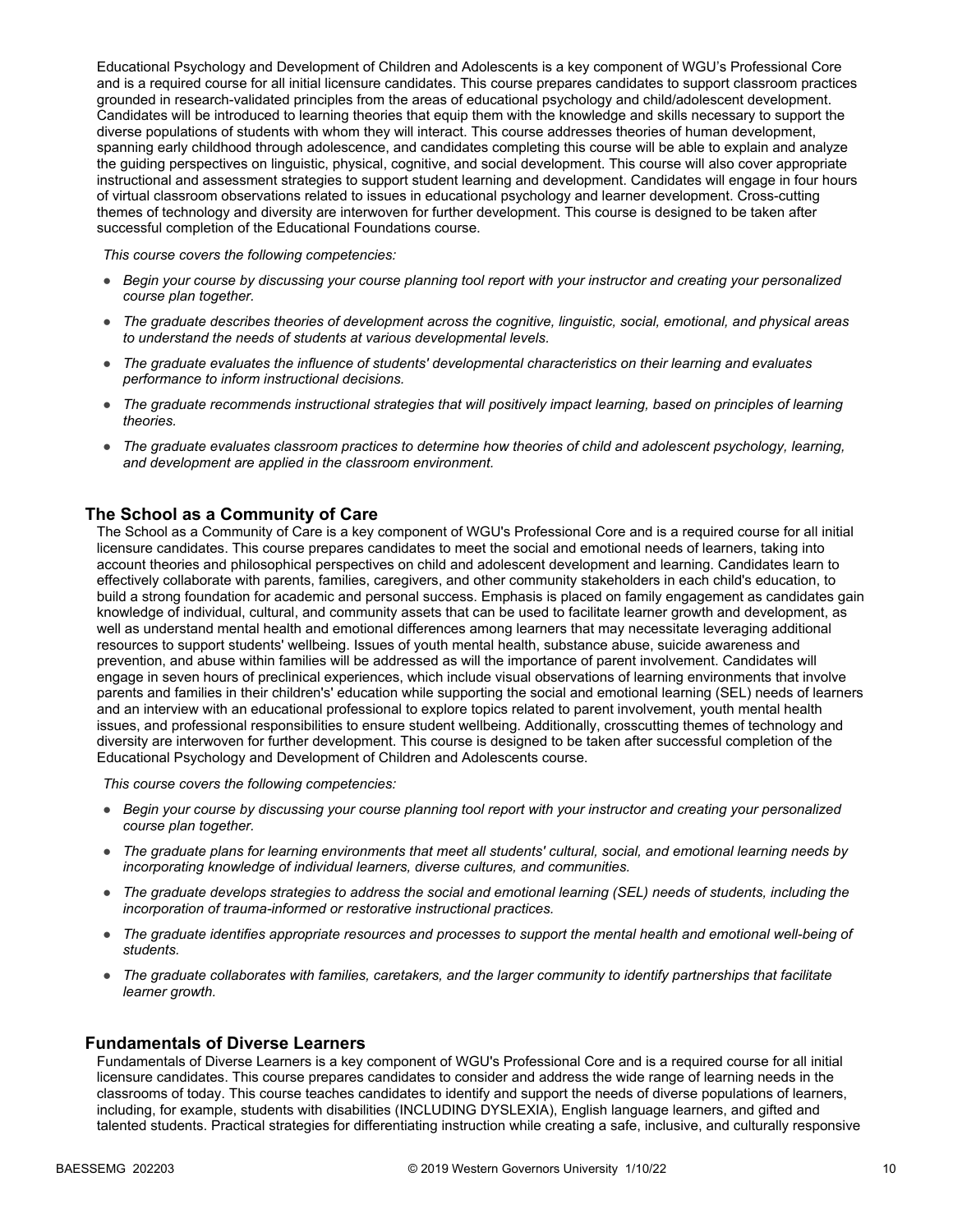learning environment are explored. This course helps candidates develop skills for partnering with parents and advocating for all students, particularly those impacted by provisions of IDEA and Section 504 of the Rehabilitation Act. Multitiered systems of supports are addressed to prepare candidates for their future classrooms as they seek to select appropriate instructional practices and interventions to best serve their students. Candidates will engage in four hours of preclinical experiences that includes a simulated teaching experience in which skills learned can be applied. Cross-cutting themes of technology and diversity are interwoven for further development. This course is designed to be taken after successful completion of the School as a Community of Care course.

*This course covers the following competencies:*

- *Begin your course by discussing your course planning tool report with your instructor and creating your personalized course plan together.*
- *The graduate analyzes the application of policies, practices, and legal requirements to inform teaching practice.*
- *The graduate creates inclusive learning environments featuring multitiered systems of supports to address the needs of all students, including exceptional learners and English learners.*
- *The graduate creates learning experiences that accommodate the needs of students with exceptionalities, including gifted and talented students, in order to facilitate the success of all learners.*
- *The graduate integrates equity pedagogy to address the needs of multicultural learners.*
- *The graduate plans learning experiences that accommodate linguistic diversity to facilitate the success of all learners.*
- *The graduate recommends strategies to engage with students, families, administrators, and other stakeholders in ways that are effective, legal, and ethical.*

#### **Managing Engaging Learning Environments**

Managing Engaging Learning Environments is a key component of WGU's Professional Core and is a required course for all initial licensure candidates. This course prepares candidates to establish and contribute to safe and productive learning environments that support the success of all learners by ensuring student engagement and motivation for learning. Candidates will learn strategies, such as incorporating consistent routines and expectations, to provide positive behavior supports, increase learner motivation, promote active learning and self-direction, and ensure a safe and productive classroom setting that fosters a sense of community through collaborative educational practices. The course will culminate in evidence-based, practical application of current strategies, theories, or philosophical perspectives related to motivating and engaging all students in a learning community. Candidates will engage in seven hours of preclinical experiences that include both virtual observations of classroom settings and time in a simulated classroom environment where theory can be put into practice. Cross-cutting themes of technology and diversity are interwoven for further development. This course is designed to be taken after successful completion of the Fundamentals of Diverse Learners course.

*This course covers the following competencies:*

- *Begin your course by discussing your course planning tool report with your instructor and creating your personalized course plan together.*
- *The graduate establishes norms and routines to create a safe and productive learning environment that encourages positive social interactions, individual and collaborative learning, and appropriate classroom behaviors.*
- *The graduate interacts with each student in a way that builds positive relationships by using knowledge of individual learners, diverse cultures, and communities.*
- *The graduate analyzes the theoretical foundations and application of classroom management strategies, including behavior support and conflict management, to inform teaching practice.*
- *The graduate recommends strategies that are motivating and encourage active engagement from all students.*

#### **Introduction to Curriculum, Instruction, and Assessment**

Introduction to Curriculum, Instruction, and Assessment is a key component of WGU's Professional Core and is a required course for all initial licensure candidates. This course provides candidates with the knowledge and skills necessary to create engaging and standards-aligned lessons that meet the needs of all learners. Candidates will learn to analyze learner needs based on a variety of inputs, including their state P–12 standards, assessment results, and knowledge of learner differences. This course will help candidates design, deliver, and modify instruction in accordance to needs and educational requirements. Candidates will engage in three hours of preclinical experiences that include virtual classroom observations. They also will record a short teaching segment, allowing for authentic teaching experience. Crosscutting themes of technology and diversity are interwoven for continued development. This course is designed to be taken after successful completion of the Managing Engaging Learning Environments course.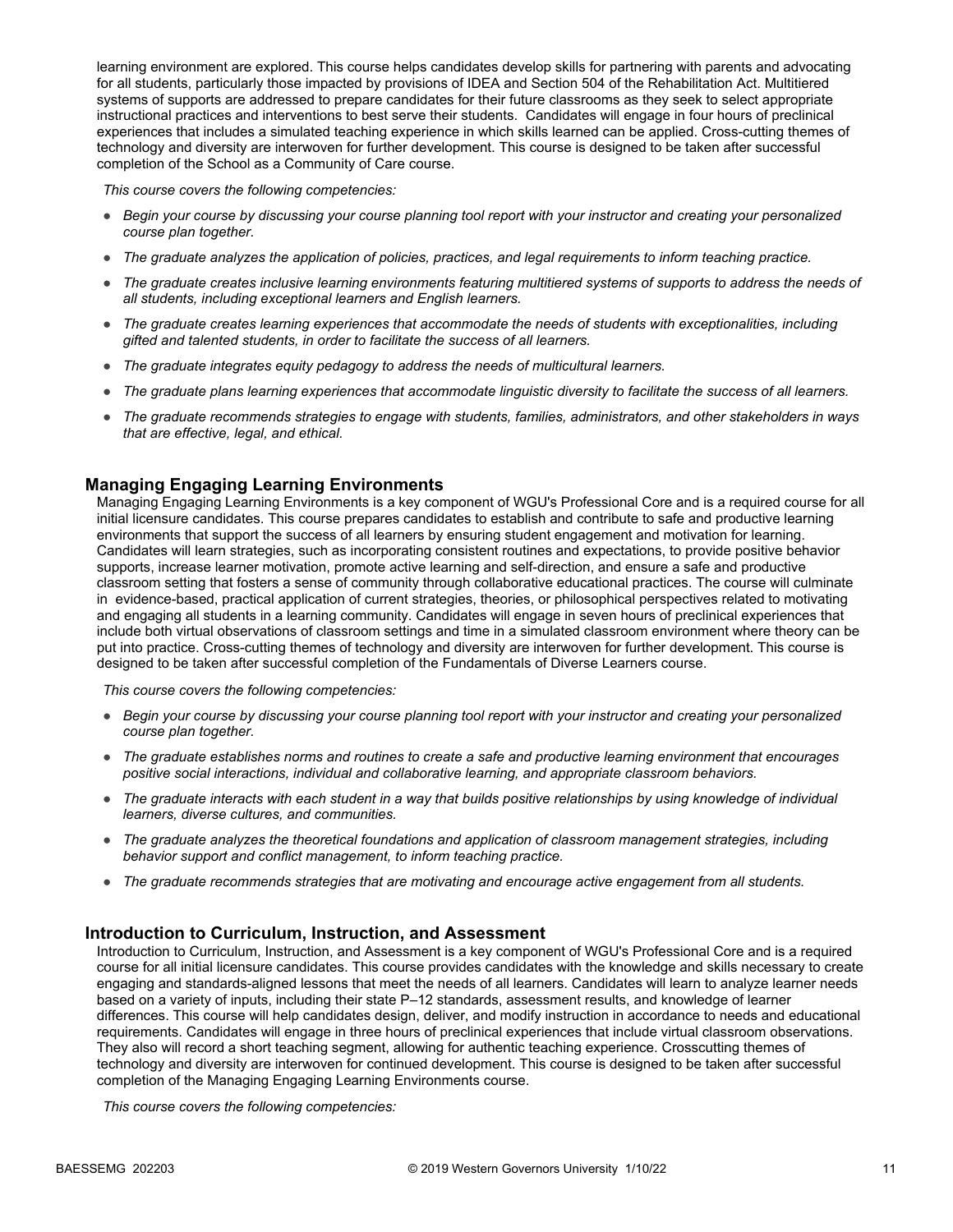- *Begin your course by discussing your course planning tool report with your instructor and creating your personalized course plan together.*
- *The graduate aligns lessons to learning goals by synthesizing knowledge about students and their assessment data.*
- *The graduate analyzes the role of various assessment types in evaluating student learning and planning future instruction.*
- *The graduate implements evidence-based instructional strategies to increase content area learning.*
- *The graduate differentiates instruction to facilitate mastery for all learners.*
- *The graduate incorporates cross-disciplinary instruction, skills, and content into lessons.*
- *The graduate creates standards-based instructional plans based on their state's P–12 standards that incorporate knowledge of learners' developmental needs, prior learning, and community and cultural context.*

#### **Assessing Impact on Student Learning**

Assessing Impact on Student Learning is a key component of WGU's Professional Core and is a required course for all initial licensure candidates. This course equips candidates to evaluate student learning and their own professional practice, ensuring candidates are prepared to ensure all learners' success. In this course, candidates learn multiple methods of assessment to ensure they are able to implement a balanced approach to assessment while monitoring their students' progress. Assessments types such as formative, summative, standardized, and common assessments are addressed so candidates understand their purposes and can apply them within the context of a lesson to determine impact on learning. Data literacy skills are taught to ensure candidates interpret and analyze individual and classroom data and apply their knowledge in ways that support academic success. Candidates will engage in three hours of preclinical experiences that include virtual classroom observations. Cross-cutting themes of technology and diversity are interwoven for further development. This course is designed to be taken after successful completion of the Introduction to Curriculum, Instruction, and Assessment course.

*This course covers the following competencies:*

- *Begin your course by discussing your course planning tool report with your instructor and creating your personalized course plan together.*
- *The graduate plans a progress-monitoring strategy, including formative, summative, and common assessments, that actively engages students in their own learning.*
- *The graduate analyzes assessment results to evaluate student learning and teacher effectiveness.*
- *The graduate makes evidence-based instructional decisions that are informed by student assessment data.*
- *The graduate determines their impact on learners and the broader school community through evaluation of teaching practice.*

### **Educational Technology for Teaching and Learning**

Educational Technology for Teaching and Learning is a key component of WGU's professional core and is a required course for all initial licensure candidates. This course prepares candidates to incorporate technology into their classroom practices in ways that improve teaching and learning. The ISTE standards will form the basis for their practice. The material will teach candidates to critically evaluate software and hardware options that may positively impact the classroom environment, while also increasing their awareness of ethical usage and considerations related to equity, access to technology, and appropriate use of technology by P–12 students. Assistive technologies to meet the needs of a diverse learner population also will be taught in this course. Candidates will engage in three hours of preclinical experience that include virtual observations of classroom practices incorporating technology to support educational goals. Crosscutting themes of technology and diversity are interwoven for further development. This course is designed to be taken after successful completion of the Assessing Impact on Student Learning course.

- *Begin your course by discussing your course planning tool report with your instructor and creating your personalized course plan together.*
- *The graduate analyzes how research-based applications of technology facilitate student learning.*
- *The graduate evaluates the application of technology in the classroom, including its impact on learning for all students and potential equity or access issues.*
- *The graduate promotes a technology-enabled classroom culture that is equitable, ethical, and socially responsible.*
- *The graduate applies curricular and instructional design principles to create effective digital learning environments.*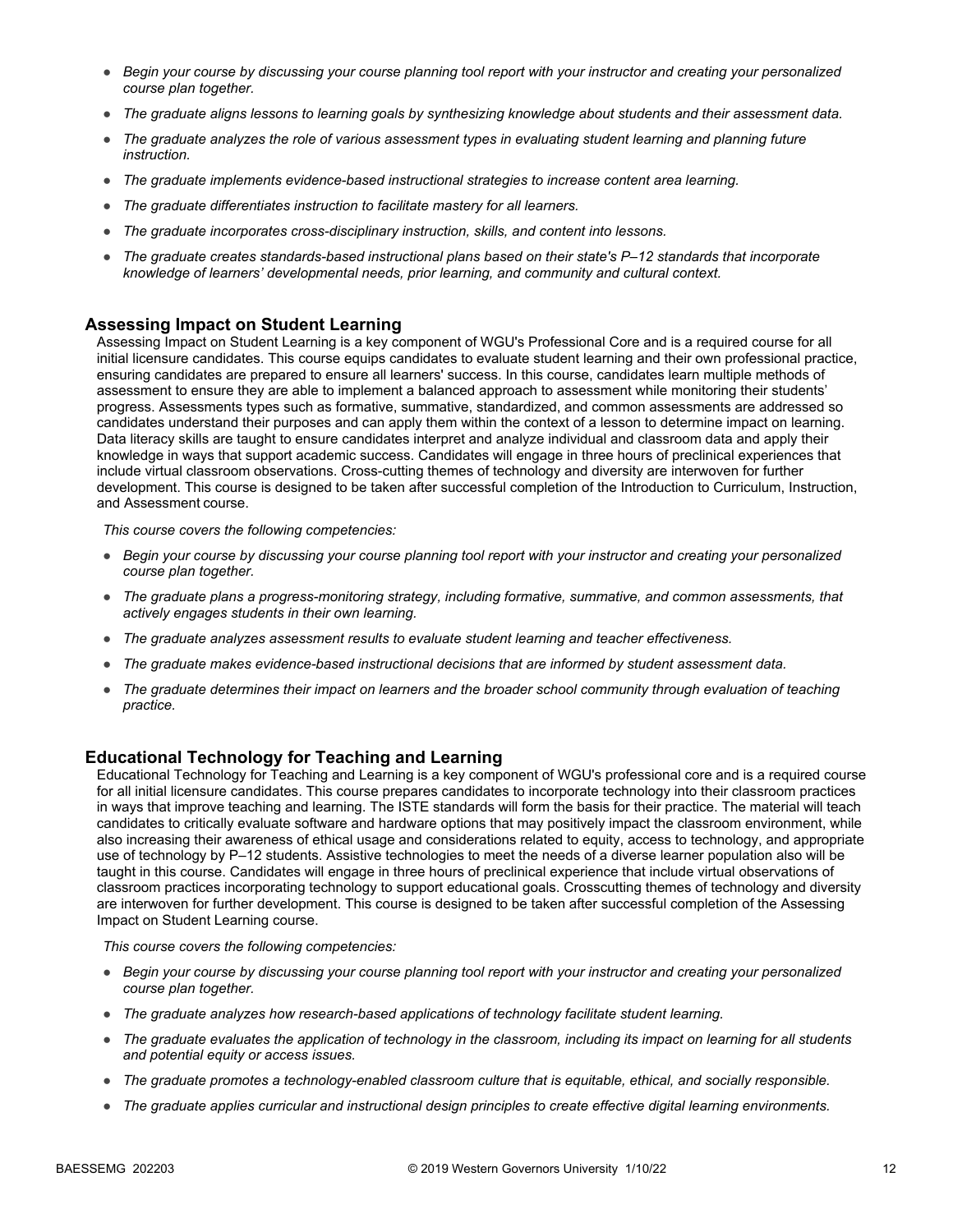- *The graduate recommends technology as an assessment tool to encompass multiple learner needs, provide in the moment feedback, and inform instruction.*
- *The graduate fosters student self-directedness and independent learning through the use of technology.*

### **General Education**

#### **English Composition I**

English Composition I introduces candidates to the types of writing and thinking that are valued in college and beyond. Candidates will practice writing in several genres with emphasis placed on writing and revising academic arguments. Instruction and exercises in grammar, mechanics, research documentation, and style are paired with each module so that writers can practice these skills as necessary. Composition I is a foundational course designed to help candidates prepare for success at the college level. There are no prerequisites for English Composition I.

*This course covers the following competencies:*

- *Begin your course by discussing your course planning tool report with your instructor and creating your personalized course plan together.*
- *The graduate applies appropriate grammatical rules, sentence structure, and writing conventions.*
- *The graduate selects appropriate rhetorical strategies that improve writing and argumentation.*
- *The graduate appropriately uses a given writing style.*
- *The graduate uses appropriate writing and revision strategies.*
- *The graduate integrates credible and relevant sources into written arguments.*
- *The graduate composes an appropriate narrative for a given context.*
- *The graduate composes an appropriate argumentative essay for a given context.*

#### **Integrated Physical Sciences**

This course provides students with an overview of the basic principles and unifying ideas of the physical sciences: physics, chemistry, and earth sciences. Course materials focus on scientific reasoning and practical, everyday applications of physical science concepts to help students integrate conceptual knowledge with practical skills.

*This course covers the following competencies:*

- *Begin your course by discussing your course planning tool report with your instructor and creating your personalized course plan together.*
- *The graduate describes the nature and process of science.*
- *The graduate examines applications of physics including fundamental concepts such as forces, motion, energy, and waves.*
- *The graduate examines applications of key chemistry concepts including the structure of matter and the behavior and conservation of matter in chemical reactions.*
- *The graduate describes the underlying organization, interactions, and processes within the Earth system including the Earth's structure and atmosphere, and Earth's interactions within the solar system.*

#### **College Algebra**

This course provides further application and analysis of algebraic concepts and functions through mathematical modeling of real-world situations. Topics include: real numbers, algebraic expressions, equations and inequalities, graphs and functions, polynomial and rational functions, exponential and logarithmic functions, and systems of linear equations.

- *Begin your course by discussing your course planning tool report with your instructor and creating your personalized course plan together.*
- *The graduate classifies and performs operations on real numbers; solves linear equations and inequalities; connects a linear equation to its graph; and identifies a function.*
- *The graduate solves systems of linear equations and their related applications.*
- *The graduate simplifies and factors polynomial expressions, and solves polynomial equations.*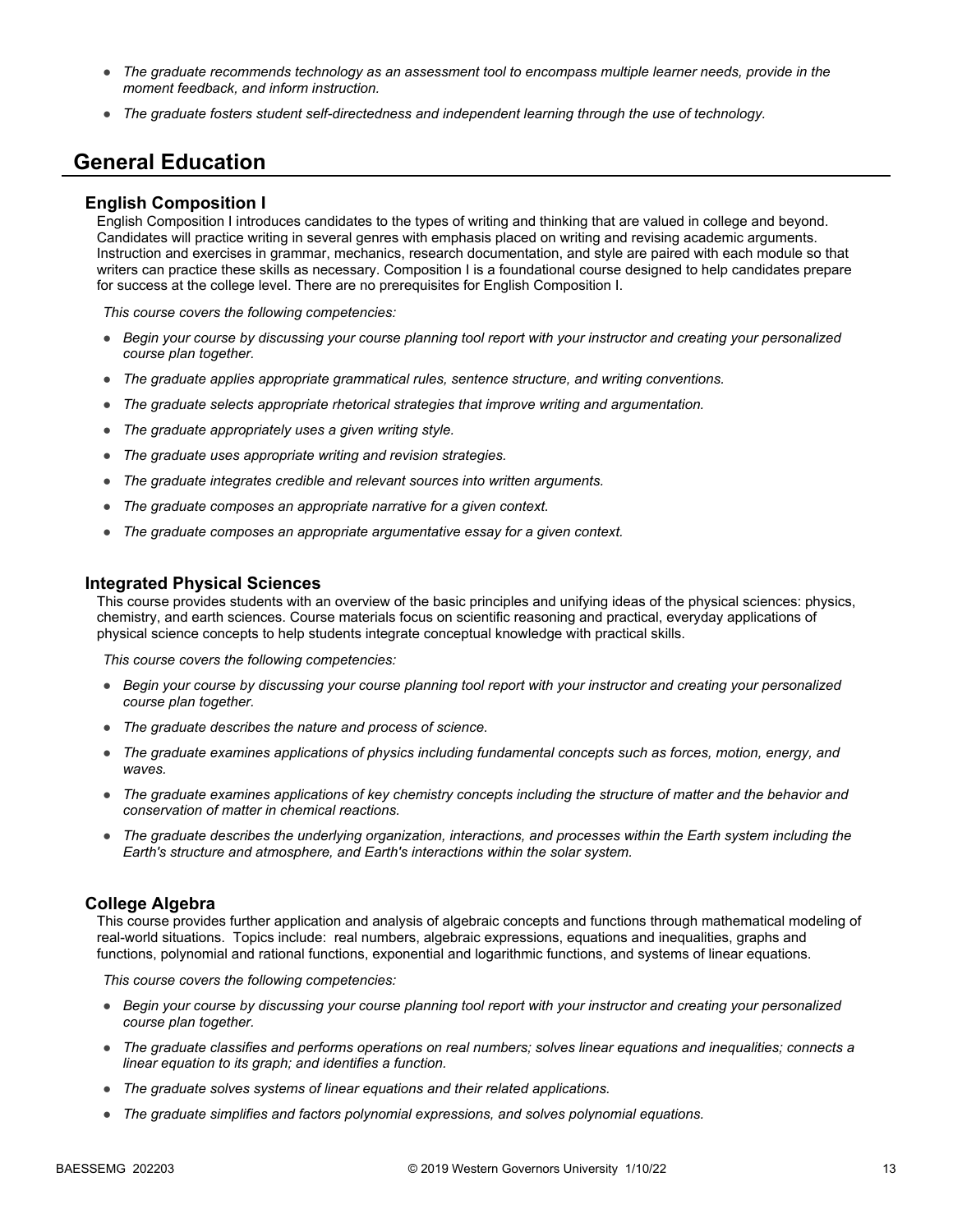- *The graduate simplifies rational, radical, and quadratic expressions, solves corresponding equations, and extends this knowledge to the study of functions.*
- *The graduate combines functions, finds inverse functions, solves exponential and logarithmic equations and functions.*

#### **English Composition II**

English Composition II introduces candidates to the types of research and writing that are valued in college and beyond. Candidates will practice writing, with emphasis placed on research, writing, and revising an academic argument. Instruction and exercises in grammar, mechanics, research documentation, and style are paired with each module so that writers can practice these skills as necessary. Composition II is a foundational course designed to help candidates prepare for success at the college level. Composition I is the prerequisite for Composition II.

*This course covers the following competencies:*

- *Begin your course by discussing your course planning tool report with your instructor and creating your personalized course plan together.*
- *The graduate evaluates the quality, credibility, and relevance of evidence in order to integrate evidence into a final research paper.*
- *The graduate applies steps of the writing process appropriately to improve quality of writing.*
- *The graduate composes an argumentative research paper.*

#### **Applied Probability and Statistics**

Applied Probability and Statistics is designed to help students develop competence in the fundamental concepts of basic statistics including: introductory algebra and graphing; descriptive statistics; regression and correlation; and probability. Statistical data and probability are often used in everyday life, science, business, information technology, and educational settings to make informed decisions about the validity of studies and the effect of data on decisions. This course discusses what constitutes sound research design and how to appropriately model phenomena using statistical data. Additionally, the content covers simple probability calculations, based on events that occur in the business and IT industries. No prerequisites are required for this course.

*This course covers the following competencies:*

- *Begin your course by discussing your course planning tool report with your instructor and creating your personalized course plan together.*
- *The graduate applies the operations, processes, and procedures of fractions, decimals, and percentages to evaluate quantitative expressions.*
- *The graduate applies the operations, processes, and procedures of basic algebra to evaluate quantitative expressions, and to solve equations and inequalities.*
- *The graduate evaluates categorical and quantitative data pertaining to a single variable using appropriate graphical displays and numerical measures.*
- *The graduate evaluates the relationship between two variables through interpretation of visual displays and numerical measures.*
- *The graduate evaluates the relationship between two quantitative variables through correlation and regression.*
- *The graduate applies principles and methods of probability-based mathematics to explain and solve problems.*

#### **Introduction to Communication**

This introductory communication course allows candidates to become familiar with the fundamental communication theories and practices necessary to engage in healthy professional and personal relationships. Candidates will survey human communication on multiple levels and critically apply the theoretical grounding of the course to interpersonal, intercultural, small group, and public presentational contexts. The course also encourages candidates to consider the influence of language, perception, culture, and media on their daily communicative interactions. In addition to theory, candidates will engage in the application of effective communication skills through systematically preparing and delivering an oral presentation. By practicing these fundamental skills in human communication, candidates become more competent communicators as they develop more flexible, useful, and discriminatory communicative practices in a variety of contexts. Note: There are references within this video to Taskstream. If Taskstream is not part of your student experience, please disregard, and locate your task(s) within your course.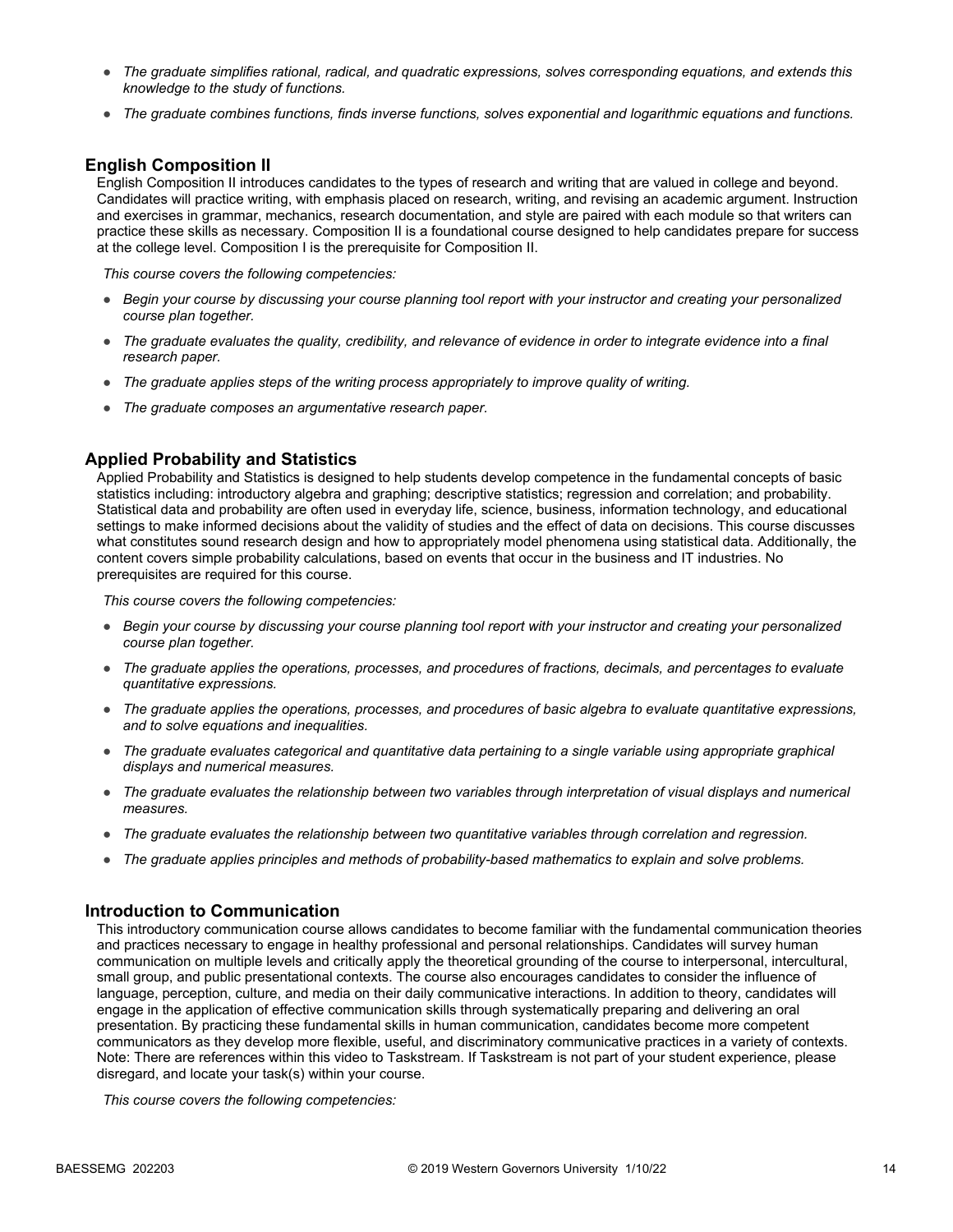- *Begin your course by discussing your course planning tool report with your instructor and creating your personalized course plan together.*
- *The graduate applies foundational elements of effective communication.*
- *The graduate applies appropriate communication strategies in interpersonal and group contexts.*
- *The graduate utilizes appropriate presentational communication strategies in personal and professional settings.*

#### **Introduction to Humanities**

This introductory humanities course allows candidates to practice essential writing, communication, and critical thinking skills necessary to engage in civic and professional interactions as mature, informed adults. Whether through studying literature, visual and performing arts, or philosophy, all humanities courses stress the need to form reasoned, analytical, and articulate responses to cultural and creative works. Studying a wide variety of creative works allows candidates to more effectively enter the global community with a broad and enlightened perspective.

*This course covers the following competencies:*

- *Begin your course by discussing your course planning tool report with your instructor and creating your personalized course plan together.*
- *The graduate assesses the development of humans through the study of key concepts, disciplines, and primary influences of the humanities.*
- *The graduate analyzes the primary contributions and characteristics of humanities during the Classical period.*
- *The graduate analyzes the primary contributions and characteristics of humanities during the Renaissance.*
- *The graduate analyzes the primary contributions and characteristics of humanities during the Neoclassical and Enlightenment period.*
- *The graduate analyzes the primary contributions and characteristics of humanities during the Romantic period.*
- *The graduate analyzes the primary contributions and characteristics of humanities during the Realism movement.*

#### **Survey of United States History**

This course presents a broad and thematic survey of U.S. history from European colonization to the mid-twentieth century. Students will explore how historical events and major themes in American history have affected a diverse population.

*This course covers the following competencies:*

- *Begin your course by discussing your course planning tool report with your instructor and creating your personalized course plan together.*
- *The graduate analyzes the colonial experience and the foundations of the American Revolution.*
- *The graduate analyzes the challenges of partisan politics and sectionalism in the Early Republic and Civil War eras.*
- *The graduate examines the major changes that defined the United States in the late-nineteenth and early-twentieth centuries.*
- *The graduate explains significant international and domestic challenges that the United States confronted since World War I.*

#### **American Politics and the US Constitution**

American Politics and the U.S. Constitution examines the evolution of representative government in the United States and the changing interpretations of the civil rights and civil liberties protected by the Constitution. This course will give candidates an understanding of the powers of the branches of the federal government, the continual tensions inherent in a federal system, the shifting relationship between state and federal governments, and the interactions between elected officials and the ever-changing electorate. This course will focus on such topics as the role of a free press in a democracy, the impact of changing demographics on American politics, and the debates over and expansion of civil rights. Upon completion of the course, candidates should be able to explain the basic functions of the federal government, describe the forces that shape American policy and politics, and be better prepared to participate in America's civic institutions. This course has no prerequisite.

*This course covers the following competencies:*

● *Begin your course by discussing your course planning tool report with your instructor and creating your personalized course plan together.*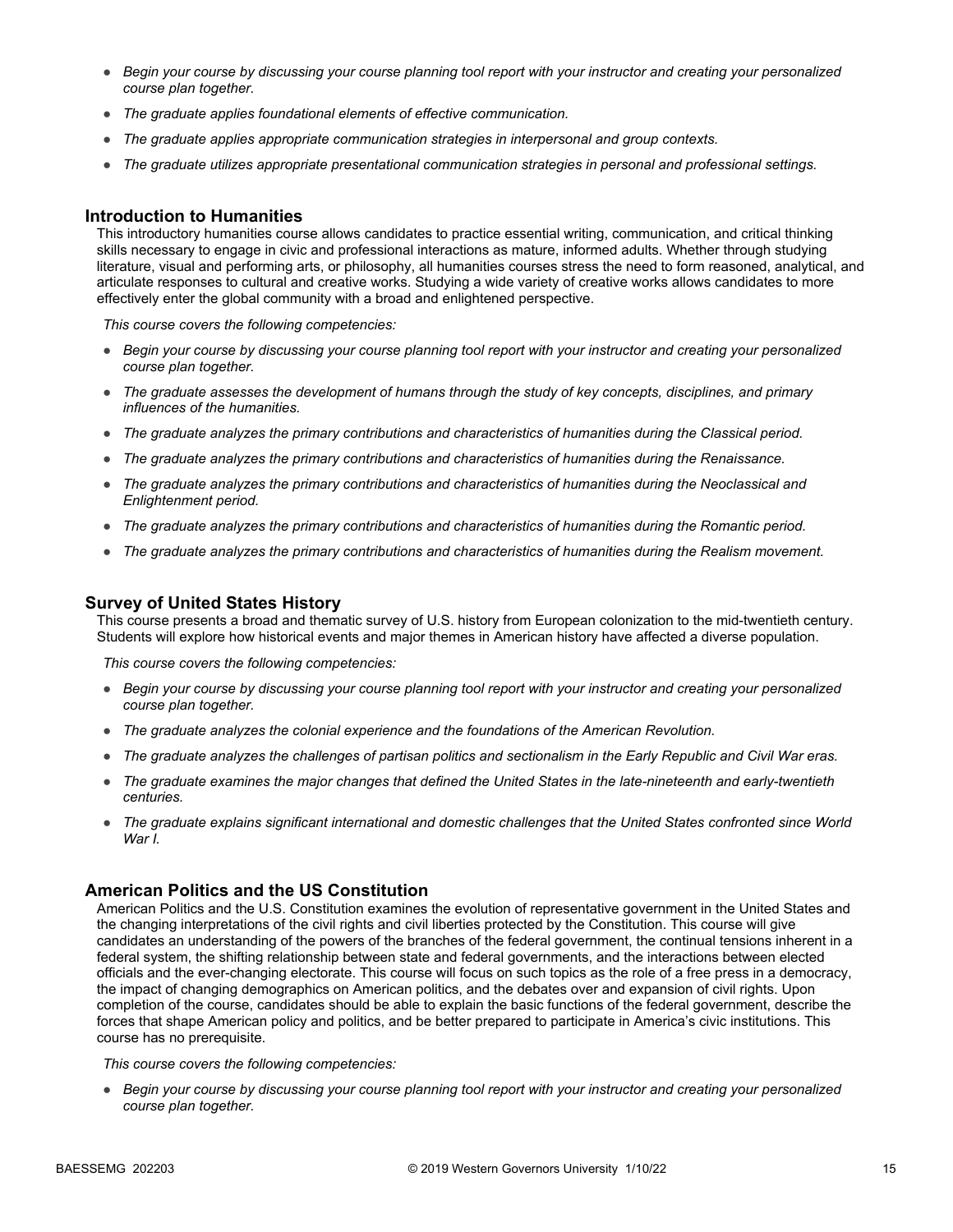- *The graduate describes the influence of competing political ideologies on the development of the United States government.*
- *The graduate explains how the structure and powers of the United States government interact to form public policy.*
- *The graduate examines the influence of political parties, citizens, and non-governmental organizations on elections and other political processes inside a participatory democracy.*
- *The graduate examines the struggle to balance individual liberty, public order, and state's rights.*
- *The graduate examines the influence of the media, public opinion, and political discourse on American democracy.*

### **General Science Content**

#### **Natural Science Lab**

This course gives you an introduction to using the scientific method and engaging in scientific research to reach conclusions about the natural world. You will design and carry out an experiment to investigate a hypothesis by gathering quantitative data.

*This course covers the following competencies:*

- *Begin your course by discussing your course planning tool report with your instructor and creating your personalized course plan together.*
- *The graduate evaluates academic sources for their credibility and relevance to a chosen research topic on a natural world phenomenon.*
- *The graduate accurately executes the process of scientific inquiry through experimentation in the natural world.*
- *The graduate draws conclusions based on academic research and scientific inquiry.*

#### **Introduction to Biology**

This course is a foundational introduction to the biological sciences. The overarching theories of life from biological research are explored as well as the fundamental concepts and principles of the study of living organisms and their interaction with the environment. Key concepts include how living organisms use and produce energy; how life grows, develops, and reproduces; how life responds to the environment to maintain internal stability; and how life evolves and adapts to the environment.

*This course covers the following competencies:*

- *Begin your course by discussing your course planning tool report with your instructor and creating your personalized course plan together.*
- *The graduate analyzes the characteristics and classifications of living organisms.*
- *The graduate analyzes the basic chemical composition of cells and the basic processes that happen at the cellular level.*
- *The graduate analyzes different types of cells based on their structures and biological functions.*
- *The graduate analyzes the biological basis for and patterns of heredity and gene expression.*
- *The graduate analyzes inter-dependencies of organisms and their environments.*

#### **Ecology and Environmental Science**

Ecology and Environmental Science is an introductory course for undergraduate students seeking initial licensure or endorsement in secondary or middle grade science education. The course explores the relationships between organisms and their environment, including population ecology, communities, adaptations, distributions, interactions, and the environmental factors controlling these relationships. This course has no prerequisites.

- *Begin your course by discussing your course planning tool report with your instructor and creating your personalized course plan together.*
- *The graduate examines ecosystems to analyze the relationship between populations and the environment.*
- *The graduate examines the flow of energy in an ecosystem to assess how changes in that flow affect biodiversity.*
- *The graduate analyzes biogeochemical cycles to explain the importance of these cycles to global processes.*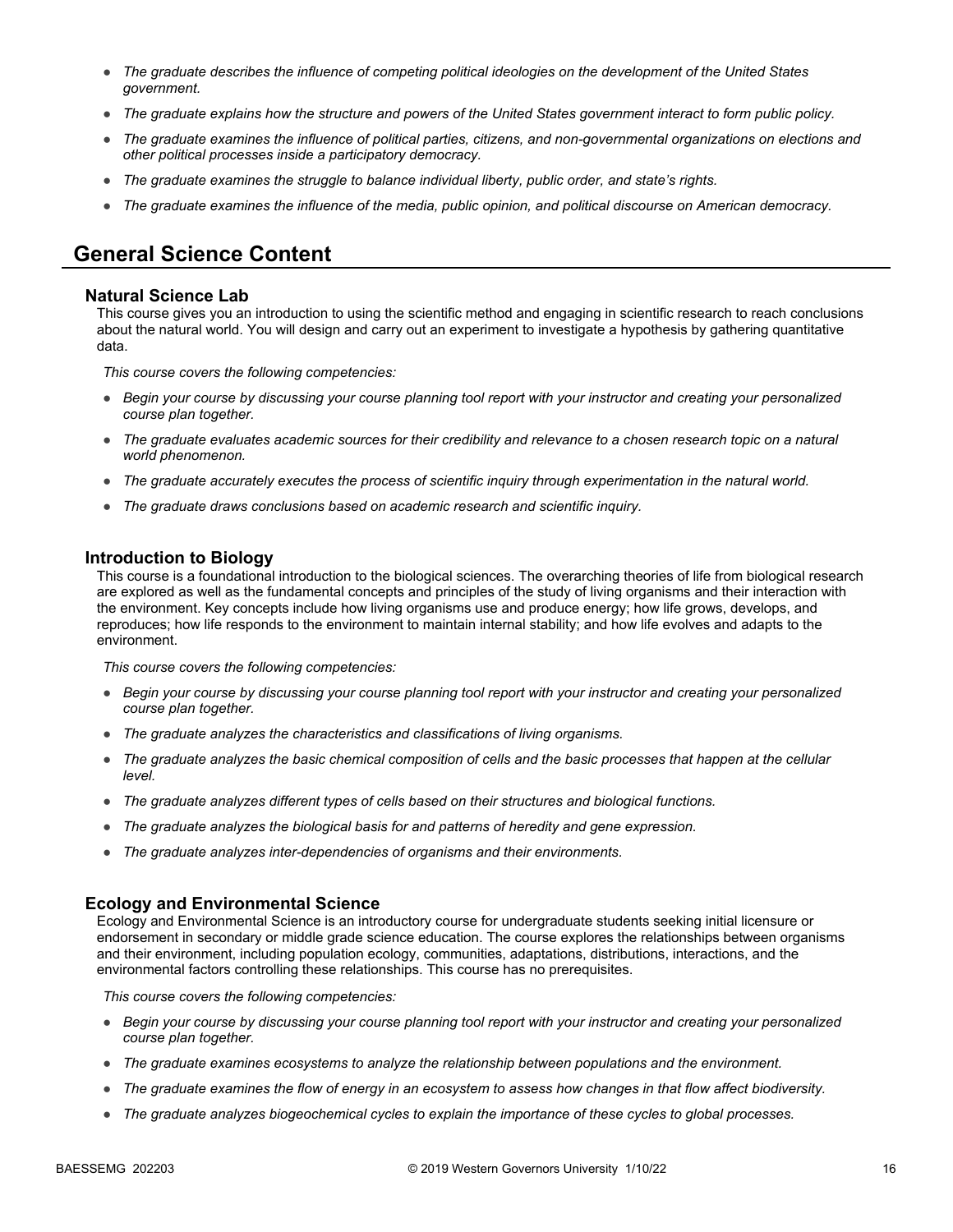- *The graduate researches environmental challenges to discuss potential solutions.*
- *The graduate assesses the challenges associated with resource management in order to compare potential sustainable solutions.*

#### **General Physics**

This course provides a broad overview of the principles of mechanics, thermodynamics, wave motion, modern physics, and electricity and magnetism. and invites students to apply them by solving problems, performing labs, and reflecting on concepts and ideas.

*This course covers the following competencies:*

- *Begin your course by discussing your course planning tool report with your instructor and creating your personalized course plan together.*
- *The graduate has a broad understanding of energy, including mechanics, heat, and electricity and magnetism.*
- *The graduate has a broad understanding of wave motion and atomic nuclear physics.*

## **Chemistry Content**

#### **Chemistry with Lab**

Chemistry with Lab for undergraduates provides students seeking initial teacher licensure in middle grades science or secondary physics, biological science, or earth science with an introduction to the field of chemistry, the branch of science that studies the composition, structure, properties, and behavior of matter. Designed for those not majoring in chemistry education, this course highlights how the topics covered can be applied within various branches of science. This course provides students with opportunities to examine the electronic structure of atoms, study periodic trends, name chemical compounds, write chemical formulas, determine the structure of molecules, balance chemical reactions, and discover the changing states of matter. Laboratory experiences facilitate the study of matter and the application of laboratory safety and maintenance procedures. Concepts in Science for undergraduates is a prerequisite for this course.

*This course covers the following competencies:*

- *Begin your course by discussing your course planning tool report with your instructor and creating your personalized course plan together.*
- *The graduate explains how chemistry is applied within other sciences to understand its relevance within the physical and natural world.*
- *The graduate conducts safe and effective investigations to test hypotheses and draw conclusions.*
- *The graduate determines the electronic structure of atoms and periodic trends to compare the properties of various substances.*
- *The graduate names basic compounds, using the periodic table and IUPAC rules, to identify their composition.*
- *The graduate explains how chemical bonds and electron orientation impact the structures and behavior of molecules to understand the composition of matter.*
- *The graduate balances chemical equations to follow the Law of Conservation of Matter.*
- *The graduate determines quantities of heat released or absorbed during chemical reactions to examine relationships between heat and other forms of energy.*
- *The graduate explains how matter changes from one state to another to determine the causes and effects of such transformations.*

### **Biology Content**

#### **Heredity and Genetics**

Heredity and Genetics is an introductory course for undergraduate students seeking initial licensure or endorsement in secondary or middle grade science education. This course addresses the basic principles of heredity and the function of molecular genetics. Topics include Mendelian and non-Mendelian inheritance and population genetics. This course has no prerequisites.

*This course covers the following competencies:*

● *Begin your course by discussing your course planning tool report with your instructor and creating your personalized*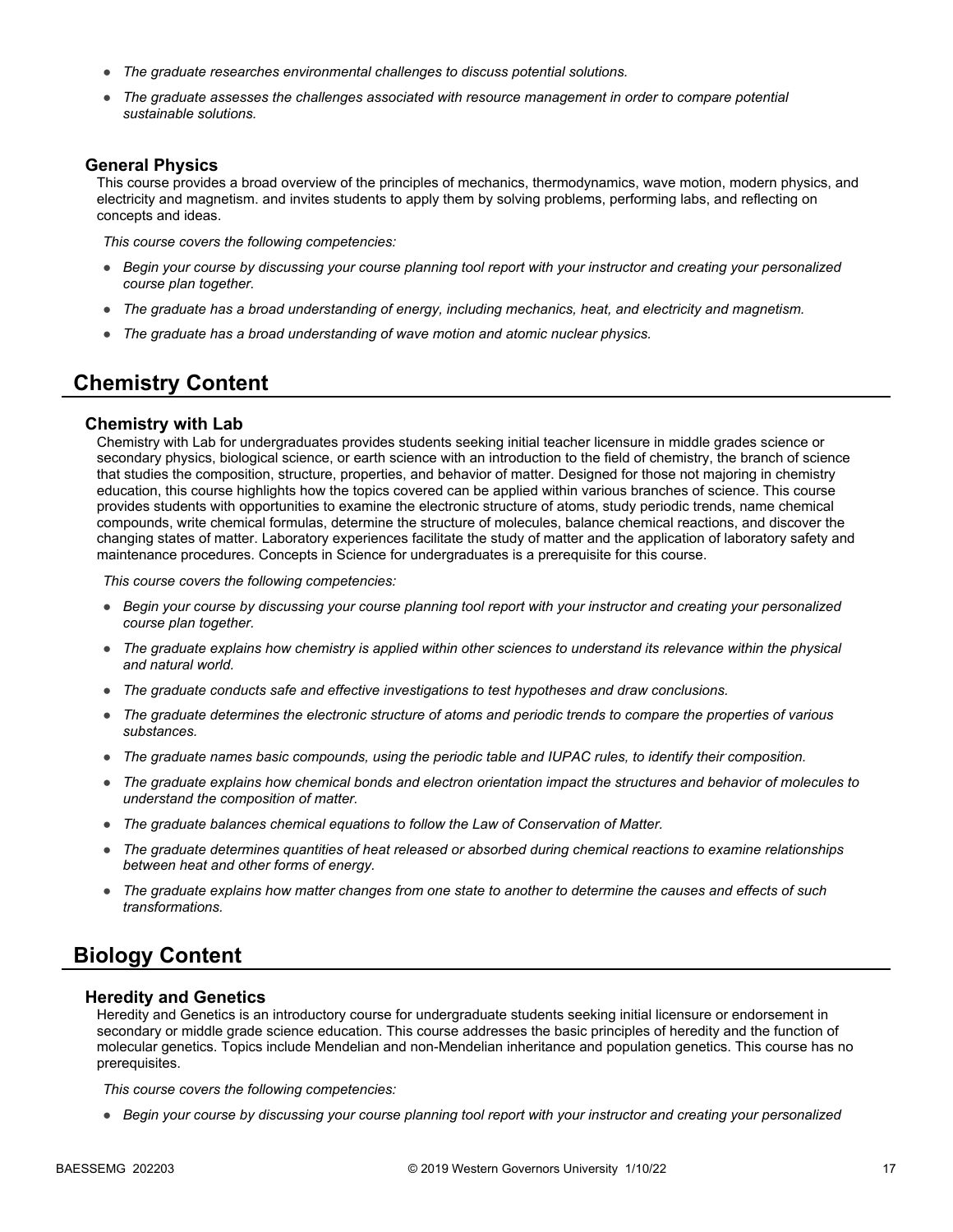*course plan together.*

- *The graduate researches the biological basis of inheritance to analyze patterns of heredity.*
- *The graduate researches applications of molecular genetics to analyze chromosomal disorders and mutations.*
- *The graduate examines the structure and expression of genes to explain resulting phenotypes.*
- *The graduate applies the principles of population genetics to determine characteristics of a population.*

### **Geosciences Content**

#### **Astronomy**

Astronomy provides undergraduate students seeking initial licensure or endorsement in secondary or middle grade science education with essential knowledge of astronomy. It explores Western history and basic physics of astronomy, phases of the moon and seasons, composition and properties of solar system bodies, stellar evolution and remnants, properties and scale of objects and distances within the universe, and introductory cosmology. General Physics is a prerequisite for this course.

*This course covers the following competencies:*

- *Begin your course by discussing your course planning tool report with your instructor and creating your personalized course plan together.*
- *The graduate traces Western history of astronomy to place key concepts and famous scientists in cultural context.*
- *The graduate applies tools and techniques necessary to study astronomical objects and events.*
- *The graduate evaluates composition and structure of our solar system to describe Earth's place and evolution.*
- *The graduate discusses classification and life cycle of stars, such as our sun and its fate, to explain the diversity of celestial objects, including stellar remnants.*
- *The graduate critiques the structure, composition, and classification of the Milky Way and other galaxies as well as concepts of cosmology and the Doppler effect of light to explain the physical evolution of the universe.*

#### **Earth: Inside and Out**

Earth: Inside and Out explores the ways in which our dynamic planet evolved and the processes and systems that continue to shape it. Though the geologic record is incredibly ancient, it has only been studied intensely since the end of the nineteenth century. Since then, research in fields such as geologic time, plate tectonics, climate change, exploration of the deep seafloor, and the inner earth have vastly increased our understanding of geological processes. There are no prerequisites for this course.

*This course covers the following competencies:*

- *Begin your course by discussing your course planning tool report with your instructor and creating your personalized course plan together.*
- *The graduate evaluates how past and current science is applied to the study and dating of rocks to observe and describe geologic features.*
- *The graduate evaluates what rocks tell us about the composition of the early atmosphere to explain the interconnectedness of the Earth's systems.*
- *The graduate evaluates the interaction of the atmosphere, ocean, and other Earth systems to discuss the effect of human activities on climate.*
- *The graduate examines how computer modeling is used to describe and study mantle convection in order to evaluate convection models.*
- *The graduate hypothesizes how discoveries of life supported by energy from the earth will influence scientific exploration in order to predict future directions of scientific research.*

## **Science Education**

#### **Science, Technology, and Society**

Science, Technology, and Society explores the ways in which science influences and is influenced by society and technology. Science is a humanistic and social endeavor and serves the needs of ever-changing societies by providing methods for observing, questioning, discovering, and communicating information about the physical and natural world. This course prepares educators to explain the nature and history of science, the various applications of science, and the scientific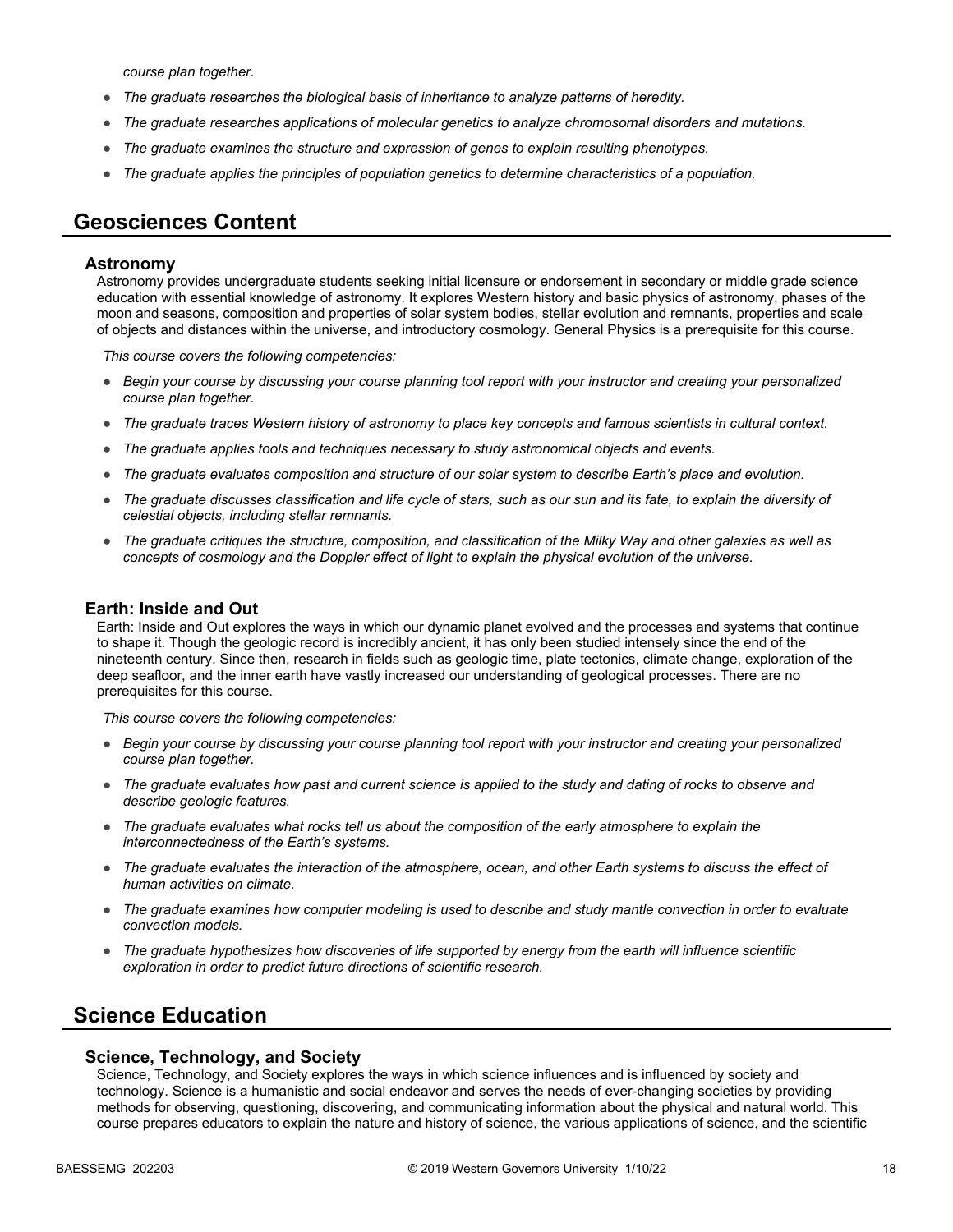and engineering processes used to conduct investigations, make decisions, and solve problems. There are no prerequisites for this course.

*This course covers the following competencies:*

- *Begin your course by discussing your course planning tool report with your instructor and creating your personalized course plan together.*
- *The graduate analyzes the relationships among themes that appear across multiple scientific ideas.*
- *The graduate analyzes the nature of science, including how science distinguishes itself from other ways of knowing.*
- *The graduate analyzes the historical development of science, including how scientific knowledge evolves.*
- *The graduate analyzes the various ways in which science, technology, and society are interrelated.*
- *The graduate analyzes socially relevant scientific issues to make informed decisions based on data and context.*
- *The graduate analyzes the principles, processes, and assumptions of investigations in science to engage students in the nature of inquiry.*
- *The graduate uses technology tools and mathematics to improve investigations and the communication of results.*
- *The graduate formulates testable hypotheses for scientific investigations.*
- *The graduate conducts investigations in science to solve open-ended problems using appropriate scientific methods.*

#### **Science Methods—Middle Grades General Science**

Science Methods—Middle Grades General Science provides an introduction to teaching methods specific to science for undergraduate students seeking initial licensure or endorsement in Middle School Science. Course content focuses on the design and teaching of standards-based lessons using the three dimensions of science (science and engineering practices, crosscutting concepts, and disciplinary core ideas) and the appropriate integration of technology into those lessons. Students in this course work within their content areas to evaluate, enhance, and plan appropriate science instruction. This course includes laboratory safety training and certification, which includes safe laboratory practices and procedures for science classrooms and the proper use of personal protective equipment. A prerequisite for this course is Instructional Planning and Presentation.

*This course covers the following competencies:*

- *Begin your course by discussing your course planning tool report with your instructor and creating your personalized course plan together.*
- *The graduate analyzes connections among the three dimensions of science instruction—disciplinary core ideas, crosscutting concepts, and science and engineering practices—to prepare and plan for instruction.*
- *The graduate integrates technology into science activities to support student engagement and content mastery.*
- *The graduate develops assessment strategies that measure three-dimensional science learning to determine the effectiveness of teaching and learning experiences.*
- *The graduate develops lessons that integrate the three dimensions of science with applicable technologies to connect scientific concepts and phenomena.*
- *The graduate develops plans for the use, storage, and maintenance of science materials and protective equipment and for the care of living organisms to comply with district, state, and federal safety, ethical, and legal standards for science teachers.*
- *The graduate establishes an emergency response plan to prepare for potential emergency situations in the science learning environment.*

### **Pedagogy**

#### **Secondary Reading Instruction and Interventions**

Secondary Reading Instruction and Interventions explores the comprehensive, student-centered response to intervention (RTI) model used to identify and address the needs of learners in middle school and high school who struggle with reading comprehension and/or information retention. Course content provides educators with effective strategies designed to scaffold instruction and help learners develop increased skill in the following areas: reading, vocabulary, text structures and genres, and logical reasoning related to the academic disciplines. This course is designed to be taken after successful completion of the Introduction to Curriculum, Instruction, and Assessment course OR Introduction to Instructional Planning and Presentation AND Instructional Planning and Presentation in Special Education.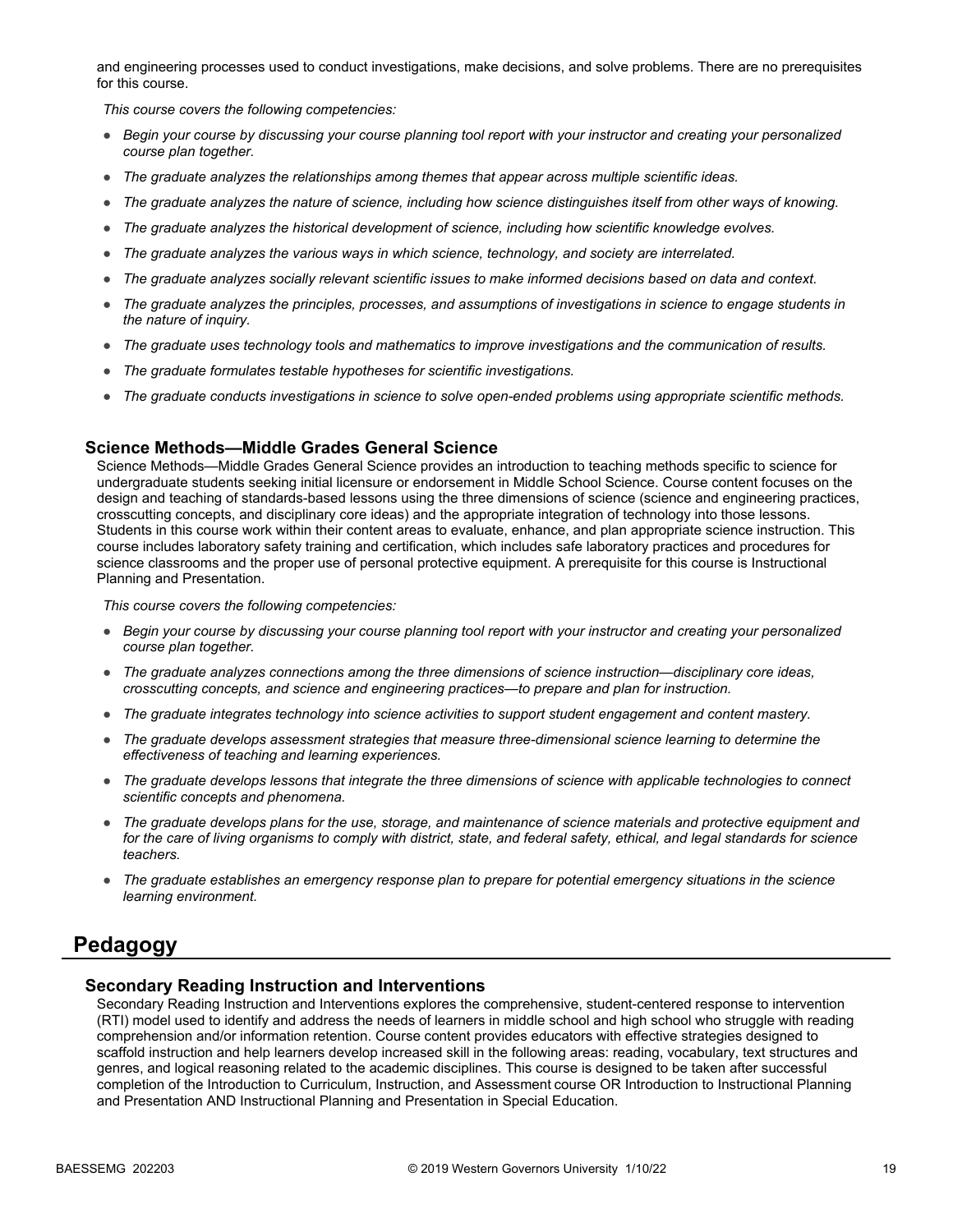*This course covers the following competencies:*

- *Begin your course by discussing your course planning tool report with your instructor and creating your personalized course plan together.*
- *The graduate explains how the Response to Intervention (RTI) approach identifies, monitors, and differentiates instruction to ensure that struggling readers obtain the appropriate support and interventions to improve academic progress.*
- *The graduate develops effective vocabulary instruction to enhance students' reading comprehension in the content areas.*
- *The graduate integrates knowledge of effective comprehension strategies to help students monitor and improve their own comprehension when reading.*
- *The graduate integrates reading strategies that scaffold instruction for students when reading increasingly complex texts.*
- *The graduate integrates reading assessments to make informed instructional and placement decisions.*

### **Secondary Disciplinary Literacy**

Secondary Disciplinary Literacy examines teaching strategies designed to help learners in middle and high school improve upon the literacy skills required to read, write, and think critically while engaging content in different academic disciplines. Themes include exploring how language structures, text features, vocabulary, and context influence reading comprehension across the curriculum. The course highlights strategies and tools designed to help teachers assess the reading comprehension and writing proficiency of learners and provides strategies to support students' reading and writing success in all curriculum areas. This course has no prerequisites.

*This course covers the following competencies:*

- *Begin your course by discussing your course planning tool report with your instructor and creating your personalized course plan together.*
- *The graduate distinguishes between the basic strategies used to facilitate comprehension in the content areas and the specialized reading practices needed to comprehend text in a specific discipline.*
- *The graduate integrates discipline-specific literacy instruction to help students understand the text structures, vocabulary, and language knowledge required for specific disciplines.*
- *The graduate plans writing activities that promote understanding of discipline-specific content through the organization, analysis, and synthesis of ideas.*
- *The graduate creates authentic learning tasks and activities that provide students with opportunities to demonstrate discipline specific understandings.*
- *The graduate integrates instructional strategies and materials in disciplinary literacy practices to enhance student understanding within the disciplines.*

## **Education**

#### **Teaching in the Middle School**

Teaching in the Middle School examines the guiding principles and best teaching practices for educating middle school students. The course explores the history of the middle school, the philosophy, theory, and rationale behind middle school organization; and the differences between elementary, middle, and secondary schools. The course also examines the unique needs of middle school students and teaching methods used to meet the needs of these learners. This course has no prerequisites.

- *Begin your course by discussing your course planning tool report with your instructor and creating your personalized course plan together.*
- *The graduate examines the evolution of school structures, theory, and educational philosophy to understand how the middle school environment is different from the elementary, junior high, and high school environments.*
- *The graduate evaluates various models of middle school organization to determine how each meets the developmental needs of early adolescents.*
- *The graduate analyzes supportive age-appropriate best teaching practices that move middle school students toward independence and prepare them to be successful lifelong learners.*